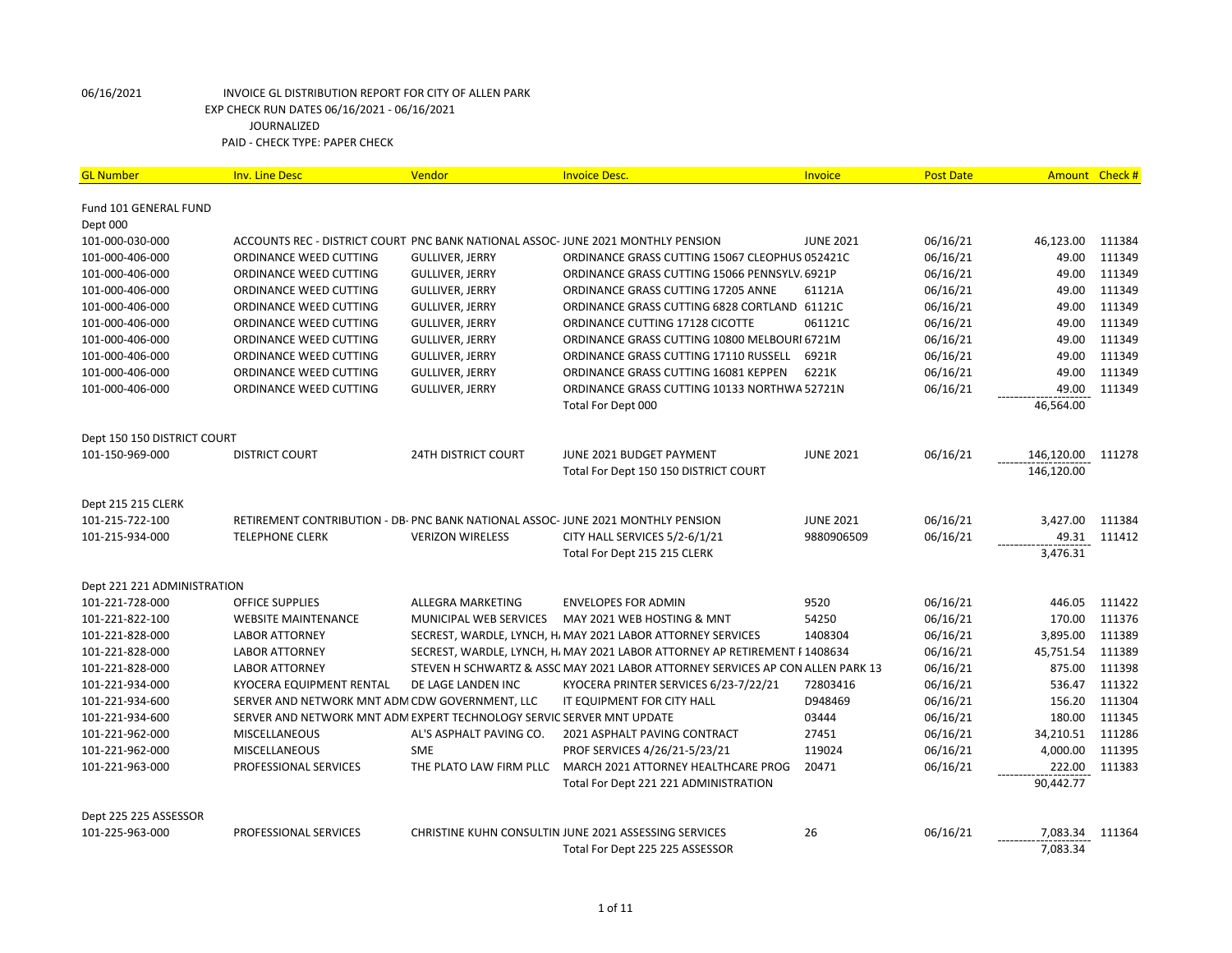| <b>GL Number</b>               | <b>Inv. Line Desc</b>                                                           | Vendor                                     | <b>Invoice Desc.</b>                                                                 | Invoice          | <b>Post Date</b> | Amount Check # |        |
|--------------------------------|---------------------------------------------------------------------------------|--------------------------------------------|--------------------------------------------------------------------------------------|------------------|------------------|----------------|--------|
|                                |                                                                                 |                                            |                                                                                      |                  |                  |                |        |
| Dept 253 253 TREASURER         |                                                                                 |                                            |                                                                                      |                  |                  |                |        |
| 101-253-730-000                | <b>GENERAL POSTAGE</b>                                                          | <b>POSTMASTER</b>                          | POSTAGE FOR 2021 SUMMER TAXES                                                        | 2021 SUMMER TX   | 06/16/21         | 4,000.00       | 111385 |
|                                |                                                                                 |                                            | Total For Dept 253 253 TREASURER                                                     |                  |                  | 4,000.00       |        |
| Dept 263 263 CITY HALL         |                                                                                 |                                            |                                                                                      |                  |                  |                |        |
| 101-263-853-000                | <b>TELEPHONE B GRAHAM</b>                                                       | <b>VERIZON WIRELESS</b>                    | CITY HALL SERVICES 5/2-6/1/21                                                        | 9880906509       | 06/16/21         | 50.00          | 111412 |
| 101-263-920-000                | UTILITIES - 15915 SOUTHFIELD- BG CONSTELLATION                                  |                                            | MAY 2021 GAS SERVICES BG-302830                                                      | 3217087          | 06/16/21         | 61.20          | 111311 |
| 101-263-920-000                | UTILITIES 6603 ALLEN RD- BG-3076 CONSTELLATION                                  |                                            | MAY 2021 GAS SERVICES BG-307646                                                      | 3217082          | 06/16/21         | 0.00           | 111311 |
| 101-263-920-000                | UTILITIES- 6601 ALLEN RD - BG-30 CONSTELLATION                                  |                                            | MAY 2021 GAS SERVICES BG-307011                                                      | 3217085          | 06/16/21         | 0.00           | 111311 |
| 101-263-920-000                | UTILITIES-15915 SOUTHFIELD                                                      | <b>DTE ENERGY</b>                          | ELECTRIC SERVICES 5/3/21-6/9/21                                                      | 06162021 ELEC    | 06/16/21         | 7,647.08       | 111334 |
| 101-263-931-000                | <b>BUILDING MAINTENANCE 5346</b>                                                | GREAT LAKES ACE HARDWAR MAY 2021 PURCHASES |                                                                                      | MAY 2021         | 06/16/21         | 516.59         | 111280 |
| 101-263-931-000                | BUILDING MAINTENANCE CITY HAI CINTAS CORPORATION-300                            |                                            | CITY HALL & POLICE RUG SERVICES 6/7/21                                               | 4086373393       | 06/16/21         | 188.92         | 111307 |
| 101-263-931-000                | BUILDING MAINTENANCE CITY HAI CINTAS CORPORATION-300                            |                                            | CITY HALL & POLICE RUG SERVICE 5/28/21                                               | 4085682356       | 06/16/21         | 188.92         | 111307 |
| 101-263-931-000                | BUILDING MAINTENANCE CITY HAI CINTAS CORPORATION-300                            |                                            | CITY HALL & POLICE RUG SERVICE 5/24/21                                               | 4085064922       | 06/16/21         | 188.92         | 111307 |
| 101-263-931-000                | BUILDING MAINTENANCE CITY HAI CINTAS CORPORATION-300                            |                                            | CITY HALL & POLICE RUG SERVICE 5/17/21                                               | 4084407023       | 06/16/21         | 188.92         | 111307 |
| 101-263-931-000                | <b>BUILDING MAINTENANCE</b>                                                     | <b>VETERANS CLEANING</b>                   | MAY 2021 CLEANING SERVICES CITY HALL                                                 | 21-1005          | 06/16/21         | 1,960.00       | 111415 |
| 101-263-931-000                | <b>BUILDING MAINTENANCE</b>                                                     | <b>VETERANS CLEANING</b>                   | MAY 2021 CLEANING SERVICES DPW BLDG                                                  | 21-2605          | 06/16/21         | 1,100.00       | 111415 |
| 101-263-962-000                | <b>MISCELLANEOUS</b>                                                            | CROWN CASTLE FIBER LLC                     | DARK FIBER LINES BTWN CITY HALL & DPS                                                | 844654           | 06/16/21         | 528.39         | 111316 |
| 101-263-985-000                | CAPITAL OUTLAY-BUILDING LEASE SHREDCORP.                                        |                                            | SHREDDING SERVICES 11/13/20                                                          | 4164688          | 06/16/21         | 90.00          | 111391 |
| 101-263-985-000                | CAPITAL OUTLAY-BUILDING LEASE SHREDCORP.                                        |                                            | SHREDDING SERVICES 1/13/21                                                           | 4170916          | 06/16/21         | 90.00          | 111391 |
|                                |                                                                                 |                                            | Total For Dept 263 263 CITY HALL                                                     |                  |                  | 12,798.94      |        |
| Dept 277 CABLE/IT              |                                                                                 |                                            |                                                                                      |                  |                  |                |        |
| 101-277-934-500                |                                                                                 |                                            | IT SERVICES DEDICATED TUESDAY EXPERT TECHNOLOGY SERVIC DEDICATED TUESDAY IT SERVICES | 03443            | 06/16/21         | 1,280.00       | 111345 |
|                                |                                                                                 |                                            | Total For Dept 277 CABLE/IT                                                          |                  |                  | 1,280.00       |        |
| Dept 305 305 POLICE DEPARTMENT |                                                                                 |                                            |                                                                                      |                  |                  |                |        |
| 101-305-722-100                | RETIREMENT CONTRIBUTION - DB- PNC BANK NATIONAL ASSOC-JUNE 2021 MONTHLY PENSION |                                            |                                                                                      | <b>JUNE 2021</b> | 06/16/21         | 84,391.00      | 111384 |
| 101-305-757-000                | <b>OPERATING SUPPLIES</b>                                                       | KIESLERS POLICE SUPPLY INC TRAINING AMMO   |                                                                                      | IN167256         | 06/16/21         | 1,636.60       | 111363 |
| 101-305-757-000                | <b>OPERATING SUPPLIES</b>                                                       | LIFELOC TECHNOLOGIES                       | <b>BREATHALYZER MOUTHPCS</b>                                                         | 351739           | 06/16/21         | 24.80          | 111365 |
| 101-305-757-000                | <b>OPERATING SUPPLIES</b>                                                       |                                            | NAKAGAWA MANUFACTURIN SUPPLIES FOR POLICE DEPT                                       | INV0051762       | 06/16/21         | 667.00         | 111377 |
| 101-305-761-000                | PRISONER BOARD                                                                  | <b>STATE OF MICHIGAN</b>                   | LIVE SCAN                                                                            | 551-587735       | 06/16/21         | 43.25          | 111295 |
| 101-305-761-000                | <b>PRISONER BOARD</b>                                                           | <b>STATE OF MICHIGAN</b>                   | <b>SEX OFFENDER REG FEE</b>                                                          | 551-587442       | 06/16/21         | 60.00          | 111296 |
| 101-305-805-000                | <b>VEHICLE TOWING</b>                                                           | <b>CITY TOWING</b>                         | 27 VEH TOWED 11 PERSONAL 5/15/21-5/31/215/15-5/31/21                                 |                  | 06/16/21         | 5,200.00       | 111308 |
| 101-305-853-000                | <b>TELEPHONE POLICE</b>                                                         | <b>VERIZON WIRELESS</b>                    | POLICE PHONE SERVICES 5/11-6/10/21                                                   | 9881711652       | 06/16/21         | 853.51         | 111411 |
| 101-305-931-000                | <b>BUILDING MAINTENANCE</b>                                                     | <b>JAMES THORBURN</b>                      | REIMBURSEMENT BLDG MNT                                                               | REIMBURSEMENT    | 06/16/21         | 23.30          | 111403 |
| 101-305-934-500                | <b>COMPUTER BREAK-FIX</b>                                                       |                                            | EXPERT TECHNOLOGY SERVIC COMPUTER SERVICES POLICE DEPT                               | 03445            | 06/16/21         | 315.00         | 111345 |
| 101-305-935-000                | COMPUTER SOFTWARE MAINTEN/ SUPERION LLC                                         |                                            | OSSI LICENSURE CONTRACT 7/1/21-6/30/22                                               | 318066           | 06/16/21         | 20,667.77      | 111400 |
| 101-305-935-000                | COMPUTER SOFTWARE MAINTEN/THOMSON REUTERS-WEST                                  |                                            | POLICE SERVICES 5/1-5/31/21                                                          | 844438044        | 06/16/21         | 212.36         | 111404 |
| 101-305-935-000                | COMPUTER SOFTWARE MAINTEN/ TRENTON, CITY OF                                     |                                            | SYSTEM SOFTWARE MNT POLICE DEPT                                                      | 2100045714       | 06/16/21         | 7,279.30       | 111405 |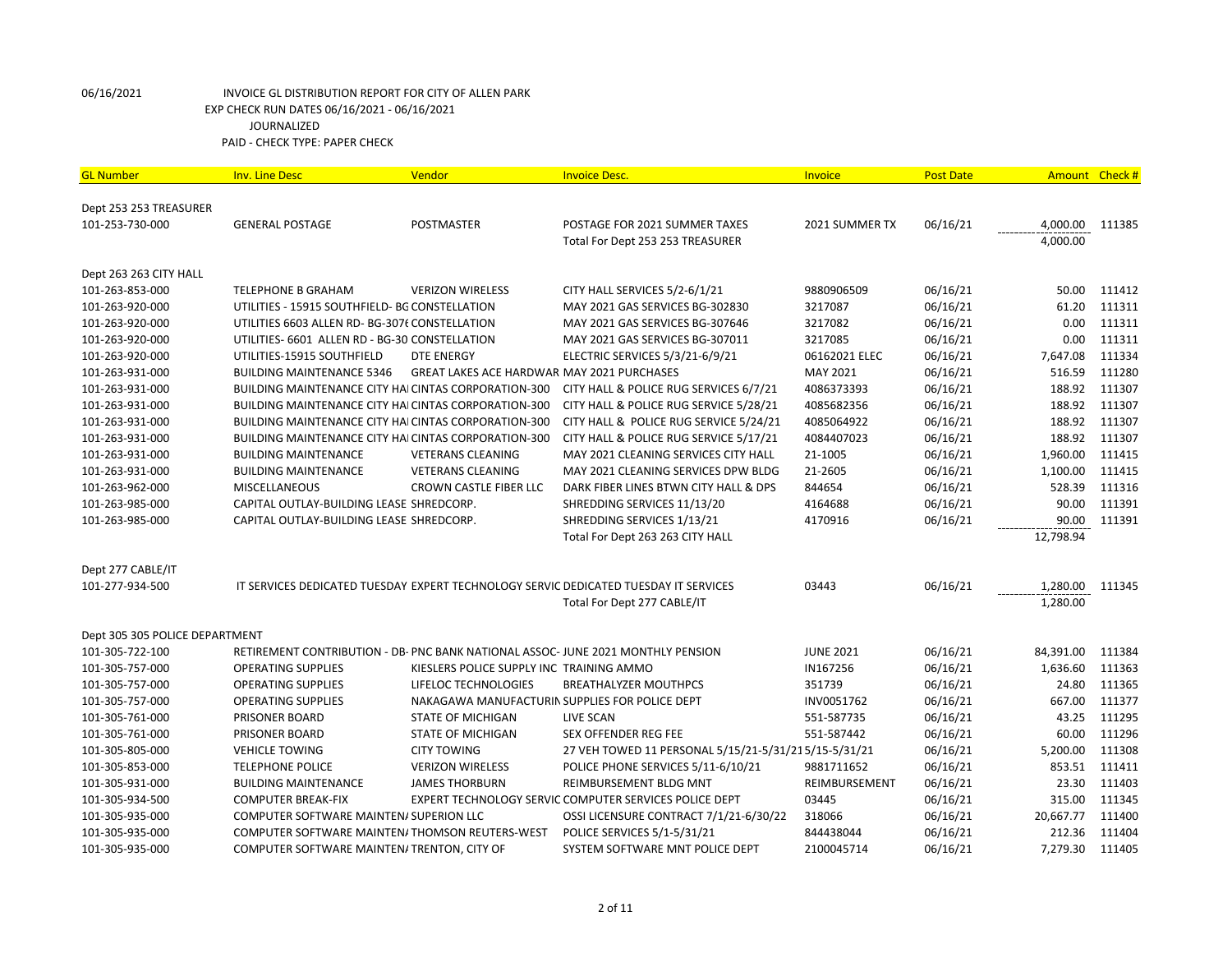| <b>GL Number</b>                          | <b>Inv. Line Desc</b>                                                            | Vendor                                            | <b>Invoice Desc.</b>                                                        | Invoice          | <b>Post Date</b> | Amount Check# |        |
|-------------------------------------------|----------------------------------------------------------------------------------|---------------------------------------------------|-----------------------------------------------------------------------------|------------------|------------------|---------------|--------|
| 101-305-939-000                           | <b>VEHICLE MAINTENANCE</b>                                                       |                                                   | BAKER'S GAS & WELDING SUI MAY 2021 CYLINDER RENTAL                          | 09251261         | 06/16/21         | 27.57         | 111294 |
| 101-305-939-000                           | <b>VEHICLE MAINTENANCE</b>                                                       | CLASSIC AUTO WASH INC.                            | JAN 2021 CAR WASH                                                           | 1980             | 06/16/21         | 187.20        | 111309 |
| 101-305-939-000                           | <b>VEHICLE MAINTENANCE</b>                                                       | <b>CLASSIC AUTO WASH INC.</b>                     | MAY 2021 CAR WASH SERVICES                                                  | 2007             | 06/16/21         | 296.40        | 111309 |
| 101-305-939-000                           | <b>VEHICLE MAINTENANCE</b>                                                       | <b>VILLAGE FORD</b>                               | <b>PARTS</b>                                                                | 531984           | 06/16/21         | 542.73        | 111416 |
| 101-305-961-000                           | POL. TRAIN-ACT 302 ST. GRANT                                                     | <b>NAPCH</b>                                      | EDUCATIONAL SEMINAR FOR OFC FRANCO                                          | MCOLES 302       | 06/16/21         | 400.00        | 111378 |
| 101-305-962-000                           | <b>MISCELLANEOUS</b>                                                             | AL'S ASPHALT PAVING CO.                           | 2021 ASPHALT PAVING CONTRACT                                                | 27451            | 06/16/21         | 10,300.00     | 111286 |
| 101-305-962-000                           | <b>MISCELLANEOUS</b>                                                             | <b>JAMES THORBURN</b>                             | REIMBURSEMENT FOR SUPPLIES                                                  | REIMBURSEMENT    | 06/16/21         | 26.48         | 111403 |
| 101-305-962-000                           | <b>MISCELLANEOUS</b>                                                             | <b>JAMES THORBURN</b>                             | REIMBURSEMENT ON SUPPLIES                                                   | REIMBURSEMENT    | 06/16/21         | 37.08         | 111403 |
|                                           |                                                                                  |                                                   | Total For Dept 305 305 POLICE DEPARTMENT                                    |                  |                  | 133,191.35    |        |
|                                           |                                                                                  |                                                   |                                                                             |                  |                  |               |        |
| Dept 340 340 FIRE DEPARTMENT              |                                                                                  |                                                   |                                                                             |                  |                  |               |        |
| 101-340-722-100                           | RETIREMENT CONTRIBUTION - DB PNC BANK NATIONAL ASSOC- JUNE 2021 MONTHLY PENSION  |                                                   |                                                                             | <b>JUNE 2021</b> | 06/16/21         | 56,260.00     | 111384 |
| 101-340-757-000                           | <b>OPERATING SUPPLIES 10992</b>                                                  | LOWE'S                                            | MAY 2021 PURCHASES                                                          | MAY 2021         | 06/16/21         | 228.87        | 111366 |
| 101-340-757-500                           | <b>RESCUE SUPPLIES</b>                                                           |                                                   | BAKER'S GAS & WELDING SUI MAY 2021 FIRE DEPT CYLINDER RENTAL                | 09251152         | 06/16/21         | 106.93        | 111294 |
| 101-340-757-500                           | <b>RESCUE SUPPLIES</b>                                                           | J & B MEDICAL SUPPLY, INC. RESCUE SUPPLIES        |                                                                             | 7382300          | 06/16/21         | 387.10        | 111358 |
| 101-340-757-500                           | <b>RESCUE SUPPLIES</b>                                                           |                                                   | STRYKER SALES CORPORATIO 4YR LUCAS ONSITE PREV MNT 6/21/21-6/20/2(3391335 M |                  | 06/16/21         | 1,909.44      | 111399 |
| 101-340-757-500                           | <b>RESCUE SUPPLIES</b>                                                           |                                                   | STRYKER SALES CORPORATIO 4YR BATTERY MNT 7/7/21-7/6/25                      | 3391334 M        | 06/16/21         | 2,448.00      | 111399 |
| 101-340-768-000                           | <b>UNIFORMS</b>                                                                  | APOLLO FIRE EQUIPMENT CO BOOTS FOR FIRE DEPT      |                                                                             | 105986           | 06/16/21         | 1,349.85      | 111288 |
| 101-340-768-000                           | <b>UNIFORMS</b>                                                                  | <b>DETROIT SHIELDS</b>                            | FIRE HELMETS FIRE DEPT                                                      | 6112101          | 06/16/21         | 300.00        | 111324 |
| 101-340-768-000                           | <b>UNIFORMS</b>                                                                  | <b>WEST SHORE SERVICES</b>                        | SUPPLIES FIRE DEPT                                                          | 24776            | 06/16/21         | 133.85        | 111421 |
| 101-340-805-000                           | AMBULANCE BILLING                                                                | ACCUMED BILLING INC.                              | MAY 2021 FIRE DEPT SERVICES                                                 | 27902            | 06/16/21         | 3,851.45      | 111279 |
| 101-340-805-000                           | AMBULANCE BILLING                                                                | <b>STATE OF MICHIGAN</b>                          | QUALITY ASSURANCE ASSESSMENT 4/1/21-6/3 491-394438                          |                  | 06/16/21         | 1,226.72      | 111396 |
| 101-340-853-000                           | <b>TELEPHONE FIRE</b>                                                            | <b>VERIZON WIRELESS</b>                           | FIRE DEPT SERVICES 5/11-6/10/21                                             | 9881628188       | 06/16/21         | 76.06         | 111409 |
| 101-340-853-000                           | <b>TELEPHONE ED CANN</b>                                                         | <b>VERIZON WIRELESS</b>                           | CITY HALL SERVICES 5/2-6/1/21                                               | 9880906509       | 06/16/21         | 146.12        | 111412 |
| 101-340-920-000                           | UTILITIES- 6730 ROOSEVELT- BG-2: CONSTELLATION                                   |                                                   | MAY 2021 GAS SERVICES BG-212667                                             | 3217080          | 06/16/21         | 302.81        | 111311 |
| 101-340-920-000                           | UTILITIES- 6730 ROOSEVELT - BG-2 CONSTELLATION                                   |                                                   | MAY 2021 GAS SERVICES BG-218249                                             | 3217081          | 06/16/21         | 660.25        | 111311 |
| 101-340-920-000                           | UTILITIES- 6730 ROOSEVELT                                                        | <b>DTE ENERGY</b>                                 | ELECTRIC SERVICES 5/3/21-6/9/21                                             | 06162021 ELEC    | 06/16/21         | 1,596.13      | 111334 |
| 101-340-931-000                           | <b>BUILDING MAINTENANCE 5368</b>                                                 | <b>GREAT LAKES ACE HARDWAR MAY 2021 PURCHASES</b> |                                                                             | MAY 2021         | 06/16/21         | 23.96         | 111280 |
| 101-340-931-000                           | <b>BUILDING MAINTENANCE 11356</b>                                                | LOWE'S                                            | MAY 2021 PURCHASES                                                          | MAY 2021         | 06/16/21         | 584.01        | 111366 |
| 101-340-934-000                           | <b>EQUIPMENT MAINTENANCE</b>                                                     |                                                   | STRYKER SALES CORPORATIO 4 YR LUCAS ONSITE PRV MNT AGREEMENT 6/2:3411767M   |                  | 06/16/21         | 1,909.44      | 111399 |
| 101-340-939-000                           | <b>VEHICLE MAINTENANCE</b>                                                       |                                                   | BAKER'S GAS & WELDING SUI MAY 2021 CYLINDER RENTAL                          | 09251261         | 06/16/21         | 27.57         | 111294 |
| 101-340-939-000                           | <b>VEHICLE MAINTENANCE</b>                                                       | <b>HALT FIRE</b>                                  | VEHICLE MNT FIRE DEPT                                                       | 20210082         | 06/16/21         | 8,942.00      | 111353 |
|                                           |                                                                                  |                                                   | Total For Dept 340 340 FIRE DEPARTMENT                                      |                  |                  | 82,470.56     |        |
|                                           |                                                                                  |                                                   |                                                                             |                  |                  |               |        |
| Dept 445 445 DEPARTMENT OF PUBLIC SERVICE |                                                                                  |                                                   |                                                                             |                  |                  |               |        |
| 101-445-722-100                           | RETIREMENT CONTRIBUTION - DB- PNC BANK NATIONAL ASSOC- JUNE 2021 MONTHLY PENSION |                                                   |                                                                             | <b>JUNE 2021</b> | 06/16/21         | 14,000.00     | 111384 |
| 101-445-751-000                           | <b>GASOLINE</b>                                                                  | <b>CORRIGAN OIL CO</b>                            | <b>SUPPLIES</b>                                                             | 7283899-IN       | 06/16/21         | 8,211.20      | 111314 |
| 101-445-751-000                           | <b>GASOLINE</b>                                                                  | <b>RKA PETROLEUM</b>                              | <b>SUPPLIES</b>                                                             | 0245312          | 06/16/21         | 13,365.56     | 111387 |
| 101-445-757-000                           | <b>OPERATING SUPPLIES 5345</b>                                                   | GREAT LAKES ACE HARDWAR MAY 2021 PURCHASES        |                                                                             | MAY 2021         | 06/16/21         | 151.71        | 111280 |
| 101-445-757-000                           | <b>OPERATING SUPPLIES</b>                                                        | D & L GARDEN CENTER, INC. SUPPLIES                |                                                                             | 15426            | 06/16/21         | 59.94         | 111320 |
| 101-445-757-000                           | <b>OPERATING SUPPLIES</b>                                                        | D & L GARDEN CENTER, INC. SUPPLIES                |                                                                             | 15576            | 06/16/21         | 79.99         | 111320 |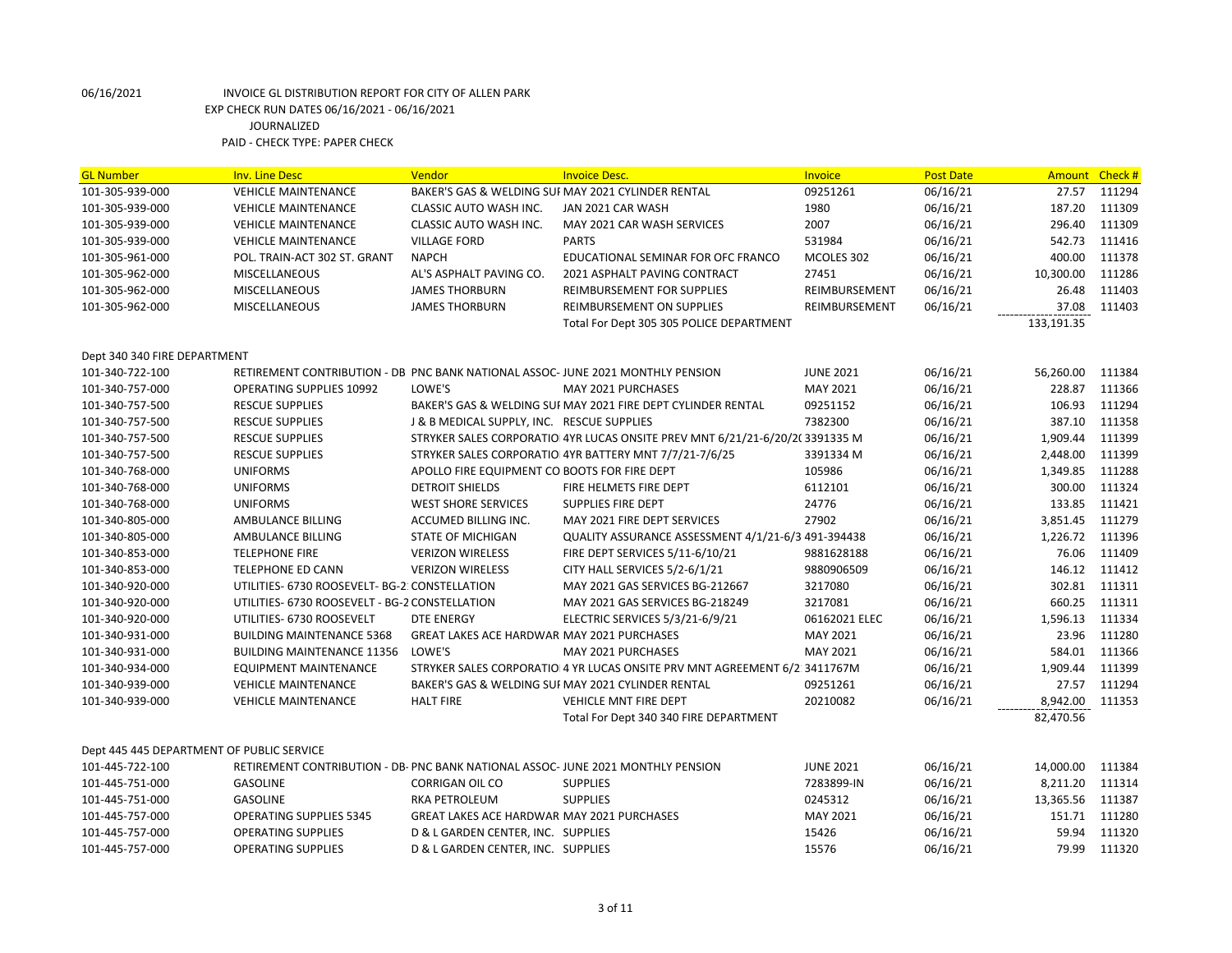| <b>GL Number</b>         | <b>Inv. Line Desc</b>                                                 | Vendor                                            | <b>Invoice Desc.</b>                                | Invoice            | <b>Post Date</b> | Amount    | Check# |
|--------------------------|-----------------------------------------------------------------------|---------------------------------------------------|-----------------------------------------------------|--------------------|------------------|-----------|--------|
| 101-445-757-000          | OPERATING SUPPLIES 02995                                              | LOWE'S                                            | MAY 2021 PURCHASES                                  | MAY 2021           | 06/16/21         | 28.91     | 111366 |
| 101-445-768-000          | <b>UNIFORMS</b>                                                       | DAVISON, CHANNON                                  | REIMBURSEMENT FOR STEEL TOE BOOTS                   | REIMBURSEMENT      | 06/16/21         | 144.99    | 111321 |
| 101-445-786-000          | <b>TRAFFIC SUPPLIES</b>                                               | DORNBOS SIGN & SAFETY, IN PARTS                   |                                                     | <b>INV55621</b>    | 06/16/21         | 1,791.50  | 111328 |
| 101-445-853-000          | TELEPHONE R SHIPMAN                                                   | <b>VERIZON WIRELESS</b>                           | CITY HALL SERVICES 5/2-6/1/21                       | 9880906509         | 06/16/21         | 49.54     | 111412 |
| 101-445-920-000          | UTILITIES- 6450 ALLEN RD                                              | <b>DTE ENERGY</b>                                 | ELECTRIC SERVICES 5/3/21-6/9/21                     | 06162021 ELEC      | 06/16/21         | 698.40    | 111334 |
| 101-445-926-000          | UTILITES 16430 ECORSE                                                 | <b>DTE ENERGY</b>                                 | ELECTRIC SERVICES 5/3/21-6/9/21                     | 06162021 ELEC      | 06/16/21         | 146.88    | 111334 |
| 101-445-926-000          | STREET LIGHTING- 15501 PHILOMI DTE ENERGY                             |                                                   | STREETLIGHT SERVICES 5/1-5/31/21                    | 06162021 ST LIGHTS | 06/16/21         | 28,175.45 | 111336 |
| 101-445-931-000          | <b>BUILDING MAINTENANCE 5354</b>                                      | <b>GREAT LAKES ACE HARDWAR MAY 2021 PURCHASES</b> |                                                     | MAY 2021           | 06/16/21         | 10.05     | 111280 |
| 101-445-931-000          | <b>BUILDING MAINTENANCE</b>                                           | <b>HINCKLEY SPRINGS</b>                           | COFFEE SUPPLIES FOR DPS BLDG                        | 21472968061221     | 06/16/21         | 47.98     | 111355 |
| 101-445-931-000          | <b>BUILDING MAINTENANCE 10962</b>                                     | LOWE'S                                            | MAY 2021 PURCHASES                                  | MAY 2021           | 06/16/21         | 214.00    | 111366 |
| 101-445-939-000          | <b>VEHICLE MAINTENANCE 5404</b>                                       | GREAT LAKES ACE HARDWAR MAY 2021 PURCHASES        |                                                     | MAY 2021           | 06/16/21         | 9.48      | 111280 |
| 101-445-939-000          | <b>VEHICLE MAINTENANCE</b>                                            |                                                   | BAKER'S GAS & WELDING SUI MAY 2021 CYLINDER RENTAL  | 09251261           | 06/16/21         | 27.57     | 111294 |
| 101-445-939-000          | <b>VEHICLE MAINTENANCE</b>                                            | JACK DOHENY COMPANIES                             | EST FOR SERVICES ON STANELY HYDRAULIC BRI 128698    |                    | 06/16/21         | 487.26    | 111327 |
| 101-445-939-000          | <b>VEHICLE MAINTENANCE 09625</b>                                      | LOWE'S                                            | MAY 2021 PURCHASES                                  | MAY 2021           | 06/16/21         | 39.41     | 111366 |
| 101-445-939-000          | <b>VEHICLE MAINTENANCE</b>                                            | VERIZON CONNECT NWF INC MAY 2021 SERVICES         |                                                     | 600000017174       | 06/16/21         | 180.02    | 111406 |
| 101-445-962-000          | <b>MISCELLANEOUS</b>                                                  | CROWN CASTLE FIBER LLC                            | DARK FIBER LINES BTWN CITY HALL & DPS               | 844654             | 06/16/21         | 512.50    | 111316 |
| 101-445-962-000          | <b>MISCELLANEOUS</b>                                                  | <b>DTE ENERGY</b>                                 | GAS SERVICES 16860 GARAGE AKA APT R                 | 06162021 GAS       | 06/16/21         | 6,146.12  | 111338 |
| 101-445-962-000          | MISC CASH TO CREDIT UNAPPLIED LOWE'S                                  |                                                   | MAY 2021 PURCHASES                                  | MAY 2021           | 06/16/21         | (90.28)   | 111366 |
|                          |                                                                       |                                                   | Total For Dept 445 445 DEPARTMENT OF PUBLIC SERVICE |                    |                  | 74,488.18 |        |
|                          |                                                                       |                                                   |                                                     |                    |                  |           |        |
| Dept 707 707 PARKS & REC |                                                                       |                                                   |                                                     |                    |                  |           |        |
| 101-707-783-000          | PARK SUPPLIES 5377                                                    | <b>GREAT LAKES ACE HARDWAR MAY 2021 PURCHASES</b> |                                                     | MAY 2021           | 06/16/21         | 295.30    | 111280 |
| 101-707-783-000          | PARK SUPPLIES 20149                                                   | LOWE'S                                            | MAY 2021 PURCHASES                                  | MAY 2021           | 06/16/21         | 84.03     | 111366 |
| 101-707-784-000          | <b>PARK SERVICES</b>                                                  | ADVANCED TURF SOLUTIONS SUPPLIES FOR P&R          |                                                     | S0930815           | 06/16/21         | 609.84    | 111284 |
| 101-707-784-000          | <b>PARK SERVICES</b>                                                  | <b>SEELY RUSSELL</b>                              | CONTRACT BLUE BROTHER TRIBUTE 7/14&7/28 BB TRIBUTE  |                    | 06/16/21         | 1,700.00  | 111390 |
| 101-707-784-000          | <b>PARK SERVICES</b>                                                  | SIGNARAMA                                         | PARK SIGN BRIER RABBIT                              | <b>INV-6816</b>    | 06/16/21         | 814.39    | 111393 |
| 101-707-784-000          | <b>GULLY SHACK</b>                                                    | <b>VERIZON WIRELESS</b>                           | CITY HALL SERVICES 5/2-6/1/21                       | 9880906509         | 06/16/21         | 120.20    | 111412 |
| 101-707-816-000          | PROF. SERV. - OTHER                                                   | <b>PARKWAY SERVICE INC</b>                        | CHAMPAIGN PK PORTA POTTY SERVICES 6/3-7/A-136619    |                    | 06/16/21         | 240.00    | 111381 |
| 101-707-816-000          | PROF. SERV. - OTHER                                                   | PARKWAY SERVICE INC                               | MOORE PK PORTA POTTY RENTAL 6/3-7/2/21 A-136617     |                    | 06/16/21         | 120.00    | 111381 |
| 101-707-816-000          | PROF. SERV. - OTHER                                                   | PARKWAY SERVICE INC                               | HUMPTY DUMPTY PK PORTA POTTY SERVICES (A-136608     |                    | 06/16/21         | 180.00    | 111381 |
| 101-707-816-000          | PROF. SERV. - OTHER                                                   | PARKWAY SERVICE INC                               | KENNEDY PK PORTA POTTY SERVICES 6/3-7/2/2A-136599   |                    | 06/16/21         | 120.00    | 111381 |
| 101-707-816-000          | PROF. SERV. - OTHER                                                   | PARKWAY SERVICE INC                               | RIEL PK PORTA POTTY SERVICES 6/3-7/2/21             | A-136592           | 06/16/21         | 180.00    | 111381 |
| 101-707-816-000          | PROF. SERV. - OTHER                                                   | PARKWAY SERVICE INC                               | MILWARD PK PORTA POTTY SERVICES 6/3-7/2/ A-136591   |                    | 06/16/21         | 120.00    | 111381 |
| 101-707-816-000          | PROF. SERV. - OTHER                                                   | PARKWAY SERVICE INC                               | SUDMAN PK PORTA POTTY RENTAL 6/3-7/2/21 A-136590    |                    | 06/16/21         | 180.00    | 111381 |
| 101-707-816-000          | PROF. SERV. - OTHER                                                   | <b>PARKWAY SERVICE INC</b>                        | CHMPAIGN PK #409 PORTA POTTY RENTAL 6/3 A-136589    |                    | 06/16/21         | 180.00    | 111381 |
| 101-707-920-000          | UTILITIES- 4320 LAURENCE- BG-21 CONSTELLATION                         |                                                   | MAY 2021 GAS SERVICES BG-218159                     | 3217075            | 06/16/21         | 0.00      | 111311 |
| 101-707-920-000          | UTILITIES-6615 ROOSEVELT- BG-21 CONSTELLATION                         |                                                   | MAY 2021 GAS SERVICES BG-218248                     | 3217083            | 06/16/21         | 88.93     | 111311 |
| 101-707-920-000          | UTILITIES-7420 QUANDT                                                 | DTE ENERGY                                        | ELECTRIC SERVICES 5/3/21-6/9/21                     | 06162021 ELEC      | 06/16/21         | 167.92    | 111334 |
| 101-707-925-800          | <b>SMART TRANS 4</b>                                                  | <b>VERIZON WIRELESS</b>                           | CITY HALL SERVICES 5/2-6/1/21                       | 9880906509         | 06/16/21         | 342.32    | 111412 |
| 101-707-931-000          | <b>BUILDING MAINTENANCE5352</b>                                       | GREAT LAKES ACE HARDWAR MAY 2021 PURCHASES        |                                                     | MAY 2021           | 06/16/21         | 205.28    | 111280 |
| 101-707-934-000          | EQUIPMENT MAINTENANCE 5397 GREAT LAKES ACE HARDWAR MAY 2021 PURCHASES |                                                   |                                                     | MAY 2021           | 06/16/21         | 141.34    | 111280 |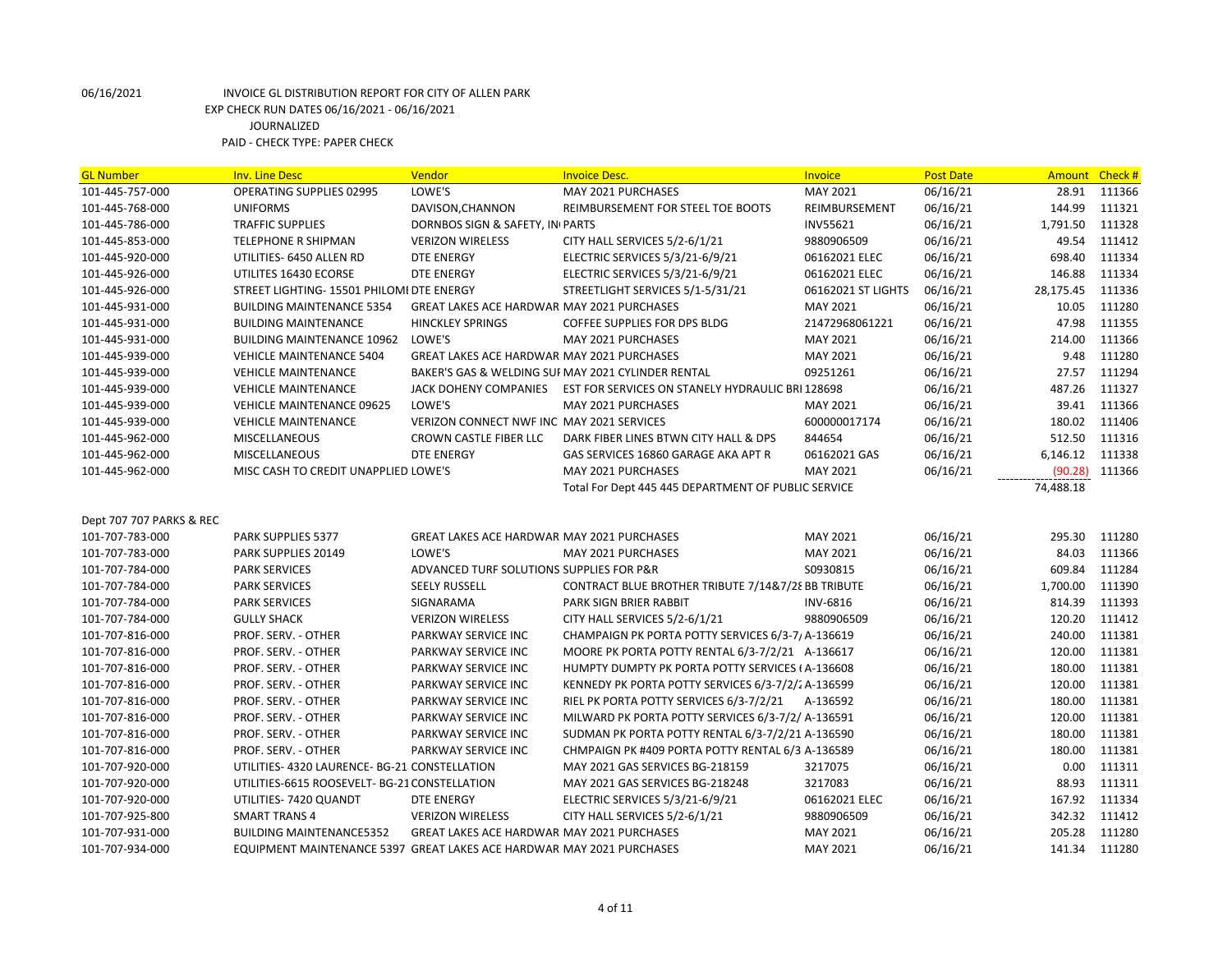| <b>GL Number</b>                       | <b>Inv. Line Desc</b>                                                              | Vendor                                            | <b>Invoice Desc.</b>                                                    | <b>Invoice</b>   | <b>Post Date</b> | Amount     | Check# |
|----------------------------------------|------------------------------------------------------------------------------------|---------------------------------------------------|-------------------------------------------------------------------------|------------------|------------------|------------|--------|
| 101-707-934-000                        | <b>EQUIPMENT MAINTENANCE</b>                                                       | AL'S ASPHALT PAVING CO.                           | WALKING PATH SEAL COATING MILLWARD PK 27452                             |                  | 06/16/21         | 2,413.00   | 111286 |
| 101-707-934-000                        | <b>EQUIPMENT MAINTENANCE</b>                                                       | <b>STEP CG LLC</b>                                | 3 YR NET CLOUD PLAN W/ROUTER                                            | S-INV104423      | 06/16/21         | 473.52     | 111397 |
| 101-707-939-000                        | <b>VEHICLE MAINTENANCE</b>                                                         |                                                   | BAKER'S GAS & WELDING SUI MAY 2021 CYLINDER RENTAL                      | 09251261         | 06/16/21         | 27.57      | 111294 |
|                                        |                                                                                    |                                                   | Total For Dept 707 707 PARKS & REC                                      |                  |                  | 8,803.64   |        |
| Dept 751 751 COMMUNITY CENTER          |                                                                                    |                                                   |                                                                         |                  |                  |            |        |
| 101-751-757-000                        | <b>OPERATING SUPPLIES 5371</b>                                                     | <b>GREAT LAKES ACE HARDWAR MAY 2021 PURCHASES</b> |                                                                         | MAY 2021         | 06/16/21         | 30.27      | 111280 |
| 101-751-920-000                        | <b>UTILITIES</b>                                                                   | <b>ALLEN PARK WATER</b>                           | COMM CTR WATER SERVICES 4/1-5/1/21                                      | 401-WH158-00 A   | 06/16/21         | 1,473.14   | 111290 |
| 101-751-920-000                        | UTILITIES-15800 WHITE STREET- B CONSTELLATION                                      |                                                   | MAY 2021 GAS SERVICES BG-212668                                         | 3217084          | 06/16/21         | 1,594.65   | 111311 |
| 101-751-931-000                        | <b>BUILDING MAINTENANCE 5405</b>                                                   | <b>GREAT LAKES ACE HARDWAR MAY 2021 PURCHASES</b> |                                                                         | MAY 2021         | 06/16/21         | 351.40     | 111280 |
| 101-751-931-000                        | <b>BUILDING MAINTENANCE</b>                                                        | A.S.P PLUMBING                                    | SERVICES ICE ARENA DRAIN                                                | 06032021         | 06/16/21         | 200.00     | 111291 |
| 101-751-931-000                        | <b>BUILDING MAINTENANCE 09626</b>                                                  | LOWE'S                                            | MAY 2021 PURCHASES                                                      | MAY 2021         | 06/16/21         | 843.73     | 111366 |
| 101-751-934-000                        | <b>EQUIPMENT MAINTENANCE</b>                                                       | CAMFIL USA INC LIVONIA                            | SUPPLIES COMM CTR                                                       | 30234573         | 06/16/21         | 291.22     | 111300 |
| 101-751-934-000                        | <b>EQUIPMENT MAINTENANCE</b>                                                       | DOWNRIVER REFRIGERATION MATERIALS                 |                                                                         | 1820748          | 06/16/21         | 20.58      | 111329 |
|                                        |                                                                                    |                                                   | Total For Dept 751 751 COMMUNITY CENTER                                 |                  |                  | 4,804.99   |        |
| Dept 803 HISTORICAL                    |                                                                                    |                                                   |                                                                         |                  |                  |            |        |
| 101-803-801-001                        | <b>LAWN &amp; SNOW SERVICES</b>                                                    |                                                   | JOHN'S LANDSCAPING & SNO MAY 2021 LAWN CARE SERVICES FOR HISTORIC 24514 |                  | 06/16/21         | 175.00     | 111360 |
| 101-803-920-000                        | UTILITIES-15504 ENGLEWOOD- BC CONSTELLATION                                        |                                                   | MAY 2021 GAS SERVICES BG-218253                                         | 3217076          | 06/16/21         | 42.32      | 111311 |
|                                        |                                                                                    |                                                   | <b>Total For Dept 803 HISTORICAL</b>                                    |                  |                  | 217.32     |        |
| Dept 864 864 RETIREE/ACTIVE HEALTHCARE |                                                                                    |                                                   |                                                                         |                  |                  |            |        |
| 101-864-722-100                        | RETIREMENT CONTRIBUTION - GF PNC BANK NATIONAL ASSOC-JUNE 2021 MONTHLY PENSION     |                                                   |                                                                         | <b>JUNE 2021</b> | 06/16/21         | 6,834.00   | 111384 |
|                                        |                                                                                    |                                                   | Total For Dept 864 864 RETIREE/ACTIVE HEALTHCARE                        |                  |                  | 6,834.00   |        |
|                                        |                                                                                    |                                                   | Total For Fund 101 GENERAL FUND                                         |                  |                  | 622,575.40 |        |
| Fund 202 MAJOR STREET FUND             |                                                                                    |                                                   |                                                                         |                  |                  |            |        |
| Dept 475 475 TRAFFIC SERVICES          |                                                                                    |                                                   |                                                                         |                  |                  |            |        |
| 202-475-703-050                        | INTERFUND LABOR/EQUIP - TRAFF WAYNE COUNTY - ACCTS. REI TRAFFIC SIGNAL ENERGY 4/21 |                                                   |                                                                         | 1010579          | 06/16/21         | 216.98     | 111418 |
| 202-475-703-050                        | INTERFUND LABOR/EQUIP - TRAFF WAYNE COUNTY - ACCTS. RECTRAFFIC SIGNAL MNT 4/21     |                                                   |                                                                         | 306736           | 06/16/21         | 377.80     | 111419 |
| 202-475-703-050                        | INTERFUND LABOR/EQUIP - TRAFF WAYNE COUNTY - ACCTS. RE(TRAFFIC SIGNAL MAINT 05/21  |                                                   |                                                                         | 306931           | 06/16/21         | 492.59     | 111420 |
|                                        |                                                                                    |                                                   | Total For Dept 475 475 TRAFFIC SERVICES                                 |                  |                  | 1,087.37   |        |
| Dept 479 PRESERVATION - STREETS        |                                                                                    |                                                   |                                                                         |                  |                  |            |        |
| 202-479-757-000                        | <b>OPERATING SUPPLIES</b>                                                          | AJAX MATERIALS CORP.                              | <b>SUPPLIES DPS</b>                                                     | 260042           | 06/16/21         | 694.60     | 111285 |
| 202-479-801-205                        | <b>SECTIONING</b>                                                                  | SAVONE CEMENT, INC.                               | REMOVE & REPLACE DRIVEWAY MAJOR SECTIC 10317-717                        |                  | 06/16/21         | 49,133.80  | 111424 |
| 202-479-820-000                        | ENGINEERING                                                                        | <b>BUCCILLI GROUP, LLC</b>                        | INSPECTION SERVICES 5/24-5/27/21 MAJOR ST 4531                          |                  | 06/16/21         | 2,160.00   | 111298 |
| 202-479-820-000                        | ENGINEERING                                                                        | <b>BUCCILLI GROUP, LLC</b>                        | INSPECTION SERVICES 5/26-5/27/21 MAJOR RE 4532                          |                  | 06/16/21         | 486.00     | 111298 |
| 202-479-820-000                        | ENGINEERING                                                                        | <b>BUCCILLI GROUP, LLC</b>                        | INSPECTION SERVICES 6/7-6/11/21 MAJOR ST 4559                           |                  | 06/16/21         | 4,320.00   | 111298 |
| 202-479-820-000                        | <b>ENGINEERING</b>                                                                 | <b>BUCCILLI GROUP, LLC</b>                        | INSPECTION SERVICES 6/7-6/11/21 MAJOR RD 14566                          |                  | 06/16/21         | 2,187.00   | 111298 |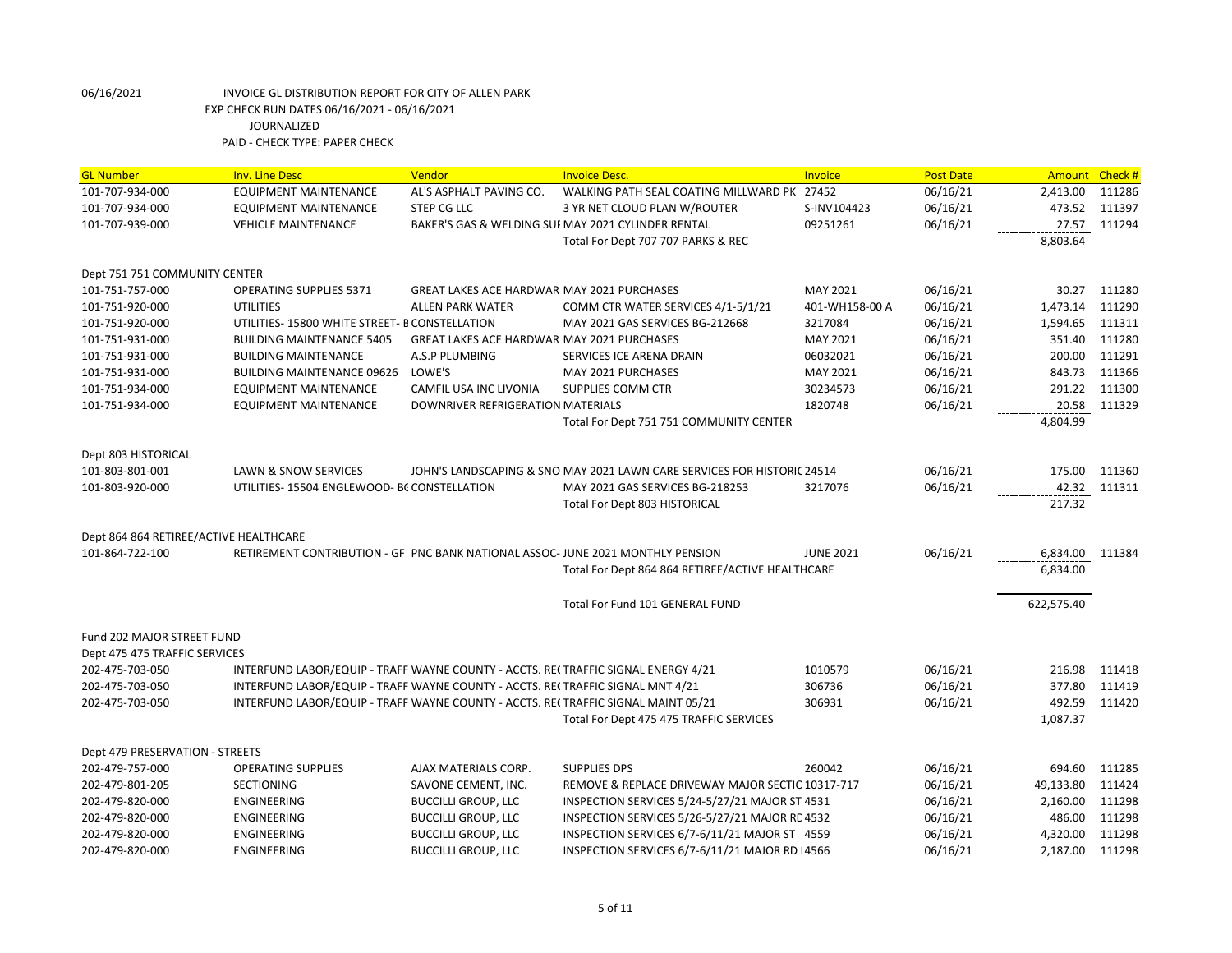| <b>GL Number</b>                  | <b>Inv. Line Desc</b>     | Vendor                     | <b>Invoice Desc.</b>                                                          | Invoice    | <b>Post Date</b> | <b>Amount</b>    | Check# |
|-----------------------------------|---------------------------|----------------------------|-------------------------------------------------------------------------------|------------|------------------|------------------|--------|
| 202-479-820-000                   | <b>ENGINEERING</b>        | <b>BUCCILLI GROUP, LLC</b> | INSPECTION SERVICES 6/1-6/5/21 MAJOR ST                                       | 4542       | 06/16/21         | 2,754.00         | 111298 |
| 202-479-820-000                   | <b>ENGINEERING</b>        | <b>BUCCILLI GROUP, LLC</b> | INSPECTION SERVICES 6/2-6/4/21 MAJOR RD PI4543                                |            | 06/16/21         | 1,080.00         | 111298 |
| 202-479-820-000                   | <b>ENGINEERING</b>        | C.E. RAINES COMPANY        | JOB AP-162 SURVEY SERVICE PVT REPLACEMEN 17786                                |            | 06/16/21         | 39,082.85        | 111305 |
|                                   |                           |                            | Total For Dept 479 PRESERVATION - STREETS                                     |            |                  | 101,898.25       |        |
| Dept 505 CONSTRUCTION - STREETS   |                           |                            |                                                                               |            |                  |                  |        |
| 202-505-985-000                   | <b>CAPITAL OUTLAY</b>     |                            | GV CEMENT CONTRACTING C JOB AP-133 PMT #8 SERVICES PARK, ROBINSON, JOB AP-133 |            | 06/16/21         | 18,551.47 111351 |        |
|                                   |                           |                            | Total For Dept 505 CONSTRUCTION - STREETS                                     |            |                  | 18,551.47        |        |
|                                   |                           |                            | Total For Fund 202 MAJOR STREET FUND                                          |            |                  | 121,537.09       |        |
| Fund 203 LOCAL STREET FUND        |                           |                            |                                                                               |            |                  |                  |        |
| Dept 479 PRESERVATION - STREETS   |                           |                            |                                                                               |            |                  |                  |        |
| 203-479-714-000                   | ROUTINE MAINTENANCE       | <b>RITTER GIS INC</b>      | MAY 2021 AMS/GIS SUPPORT SERVICES                                             | 2021-0068  | 06/16/21         | 2,100.00         | 111386 |
| 203-479-757-000                   | <b>OPERATING SUPPLIES</b> | AJAX MATERIALS CORP.       | <b>SUPPLIES DPS</b>                                                           | 260042     | 06/16/21         | 694.60           | 111285 |
| 203-479-801-200                   | MILLAGE - CONSTRUCTION    |                            | GV CEMENT CONTRACTING C JOB AP-133 PMT #8 SERVICES PARK, ROBINSON, JOB AP-133 |            | 06/16/21         | 92,077.98        | 111351 |
| 203-479-801-205                   | SECTIONING - PRESERVATION | SAVONE CEMENT, INC.        | REMOVE & REPLACE PAVEMENT LOCAL SECTIO 10317-718                              |            | 06/16/21         | 131,091.40       | 111424 |
|                                   |                           |                            | Total For Dept 479 PRESERVATION - STREETS                                     |            |                  | 225,963.98       |        |
| Dept 483 ADMINISTRATION - STREETS |                           |                            |                                                                               |            |                  |                  |        |
| 203-483-820-000                   | <b>ENGINEERING</b>        | <b>BUCCILLI GROUP, LLC</b> | INSPECTION SERVICES 5/24-5/28 LOCAL STS                                       | 4530       | 06/16/21         | 2,052.00         | 111298 |
| 203-483-820-000                   | ENGINEERING               | <b>BUCCILLI GROUP, LLC</b> | INSPECTION SERVICES 6/2-6/4/21 LOCAL ST                                       | 4540       | 06/16/21         | 1,647.00         | 111298 |
| 203-483-820-000                   | <b>ENGINEERING</b>        | <b>BUCCILLI GROUP, LLC</b> | INSPECTION SERVICES 6/7-6/9/21 LOCAL ST                                       | 4560       | 06/16/21         | 1,134.00         | 111298 |
|                                   |                           |                            | Total For Dept 483 ADMINISTRATION - STREETS                                   |            |                  | 4,833.00         |        |
|                                   |                           |                            | Total For Fund 203 LOCAL STREET FUND                                          |            |                  | 230,796.98       |        |
| Fund 226 RUBBISH FUND             |                           |                            |                                                                               |            |                  |                  |        |
| Dept 450 450 RUBBISH              |                           |                            |                                                                               |            |                  |                  |        |
| 226-450-819-000                   | <b>WASTE DISPOSAL</b>     |                            | G2 CONSULTING GROUP LLC SERVICES FOR DPW PROPERTY                             | 211060     | 06/16/21         | 1,500.00         | 111346 |
|                                   |                           |                            | Total For Dept 450 450 RUBBISH                                                |            |                  | 1,500.00         |        |
|                                   |                           |                            | Total For Fund 226 RUBBISH FUND                                               |            |                  | 1,500.00         |        |
| Fund 249 BUILDING FUND            |                           |                            |                                                                               |            |                  |                  |        |
| Dept 371 371 BUILDING DEPARTMENT  |                           |                            |                                                                               |            |                  |                  |        |
| 249-371-821-000                   | MECHANICAL INSPECTIONS    | CARNILL, STEVE             | MAY 2021 MECHANICAL INSPECTIONS                                               | MAY 2021   | 06/16/21         | 1,041.00         | 111302 |
| 249-371-821-000                   | MECHANICAL INSPECTIONS    |                            | MECHANICAL SAFETY & CON: MAY 2021 MECHNICAL INSPECTIONS                       | MAY 2021   | 06/16/21         | 680.00           | 111369 |
| 249-371-822-000                   | PLUMBING INSPECTIONS      | HALASH, JEROME             | MAY 2021 PLUMBING INSPECTIONS                                                 | MAY 2021   | 06/16/21         | 500.00           | 111354 |
| 249-371-822-500                   | ELECTRICAL INSPECTIONS    | CARY, KENNETH              | MAY 2021 ELECTRICAL INSPECTIONS                                               | MAY 2021   | 06/16/21         | 551.70           | 111301 |
| 249-371-853-000                   | <b>TELEPHONE BLDG</b>     | <b>VERIZON WIRELESS</b>    | BLDG SERVICES 5/11-6/10/21                                                    | 9881673511 | 06/16/21         | 168.16           | 111408 |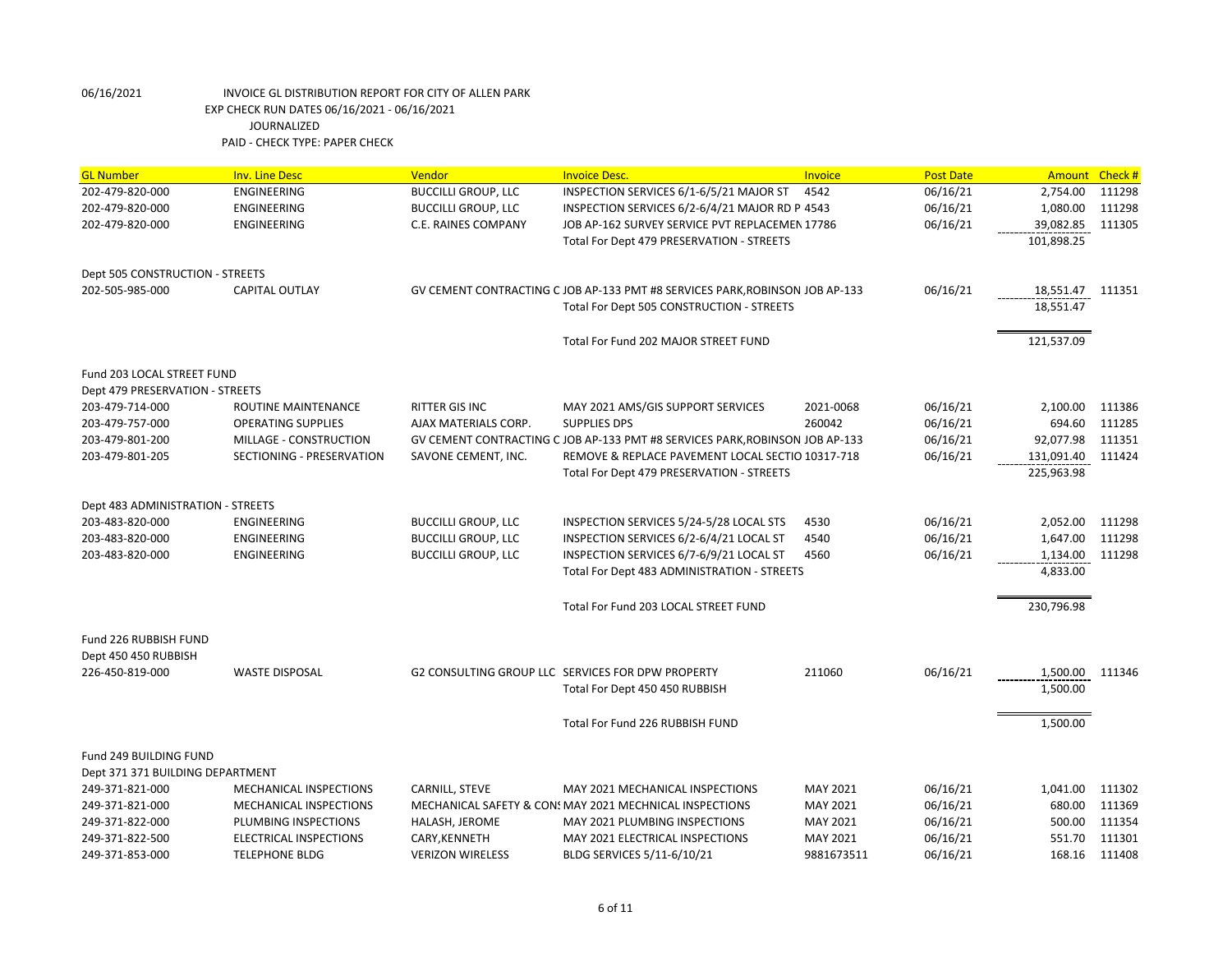| <b>GL Number</b>       | <b>Inv. Line Desc</b>                                                   | Vendor                                    | <b>Invoice Desc.</b>                                                                    | Invoice          | <b>Post Date</b> | Amount Check # |        |
|------------------------|-------------------------------------------------------------------------|-------------------------------------------|-----------------------------------------------------------------------------------------|------------------|------------------|----------------|--------|
| 249-371-853-000        | <b>TELEPHONE K SIMERLY</b>                                              | <b>VERIZON WIRELESS</b>                   | CITY HALL SERVICES 5/2-6/1/21                                                           | 9880906509       | 06/16/21         | 178.01         | 111412 |
| 249-371-935-000        | COMPUTER SOFTWARE MAINTEN/ MUNICIPAL SERVICE COMPAI APRIL 2021 SERVICES |                                           |                                                                                         | INV10076         | 06/16/21         | 2,800.00       | 111375 |
| 249-371-935-000        |                                                                         |                                           | COMPUTER SOFTWARE MAINTEN/ MUNICIPAL SERVICE COMPAI MARCH 2021 PROF SERVICES BLDG DEPT  | 10073            | 06/16/21         | 2,800.00       | 111375 |
| 249-371-962-000        | MISCELLANEOUS                                                           |                                           | BELFOR PROPERTY RESTORAT SERVICES TO REPLACE LOCKS AT 15283 ASTER I 1538795             |                  | 06/16/21         | 207.96         | 111297 |
| 249-371-963-000        | PROFESSIONAL SVCS                                                       |                                           | CARLISLE/WORTMAN ASSOC MAY 2021 14830 BELMONT VARIANCE                                  | 2161177          | 06/16/21         | 125.00         | 111303 |
| 249-371-963-000        | PROFESSIONAL SVCS                                                       |                                           | CARLISLE/WORTMAN ASSOC MAY 2021 RETAINER SERVICES                                       | 2161179          | 06/16/21         | 4,000.00       | 111303 |
| 249-371-963-000        | PROFESSIONAL SVCS                                                       |                                           | CARLISLE/WORTMAN ASSOC MAY 2021 FAIRLANE DR BW3 SPR                                     | 2161178          | 06/16/21         | 552.50         | 111303 |
|                        |                                                                         |                                           | Total For Dept 371 371 BUILDING DEPARTMENT                                              |                  |                  | 13,604.33      |        |
|                        |                                                                         |                                           | Total For Fund 249 BUILDING FUND                                                        |                  |                  | 13,604.33      |        |
|                        |                                                                         |                                           |                                                                                         |                  |                  |                |        |
| Fund 250 DDA OPERATING |                                                                         |                                           |                                                                                         |                  |                  |                |        |
| Dept 000               |                                                                         |                                           |                                                                                         |                  |                  |                |        |
| 250-000-716-000        | <b>MEDICAL</b>                                                          | KIBBY, JENNIFER                           | JULY 2021 MEDICAL REIMBURSEMENT                                                         | REIMBURSEMENT    | 06/16/21         | 1,038.36       | 111362 |
| 250-000-718-000        | <b>OPTICAL</b>                                                          | KIBBY, JENNIFER                           | JULY 2021 MEDICAL REIMBURSEMENT                                                         | REIMBURSEMENT    | 06/16/21         | 11.40          | 111362 |
| 250-000-720-000        | <b>DENTAL</b>                                                           | KIBBY, JENNIFER                           | JULY 2021 MEDICAL REIMBURSEMENT                                                         | REIMBURSEMENT    | 06/16/21         | 28.96          | 111362 |
| 250-000-722-000        |                                                                         |                                           | RETIREMENT CONTRIBUTION - DC NATIONAL FINANCIAL SERVIC JUNE 2021 RETIRMENT CONTRIBUTION | <b>JUNE 2021</b> | 06/16/21         | 530.99         | 111379 |
| 250-000-801-001        | <b>LAWN SERVICES</b>                                                    | <b>D&amp;B LANDSCAPING INC</b>            | MID ALLEN RD SURFACE WEED CONTROL                                                       | 214399           | 06/16/21         | 190.00         | 111319 |
| 250-000-801-001        | <b>LAWN SERVICES</b>                                                    | <b>D&amp;B LANDSCAPING INC</b>            | SURFACE WEED CONTROL UPPER ALLEN RD                                                     | 214395           | 06/16/21         | 295.00         | 111319 |
| 250-000-801-001        | <b>LAWN SERVICES</b>                                                    | D&B LANDSCAPING INC                       | SURFACE WEED CONTROL ECORSE RD                                                          | 214396           | 06/16/21         | 280.00         | 111319 |
| 250-000-801-001        | <b>LAWN SERVICES</b>                                                    | D&B LANDSCAPING INC                       | SURFACE WEED CONTROL S ALLEN RD                                                         | 214397           | 06/16/21         | 275.00         | 111319 |
| 250-000-801-001        | <b>LAWN SERVICES</b>                                                    | <b>D&amp;B LANDSCAPING INC</b>            | SURFACE WEED CONTROL PARK AVE                                                           | 214398           | 06/16/21         | 180.00         | 111319 |
| 250-000-801-001        | <b>LAWN SERVICES</b>                                                    |                                           | SEASONAL PROPERTY MANA(MAY 2021 LAWN CARE SOUTHFIELD TO REGIN/ 2806                     |                  | 06/16/21         | 108.00         | 111388 |
| 250-000-801-001        | <b>LAWN SERVICES</b>                                                    |                                           | SEASONAL PROPERTY MANA(MAY 2021 LAWN CARE BEATRIC PROJ                                  | 2805             | 06/16/21         | 112.00         | 111388 |
| 250-000-801-001        | <b>LAWN SERVICES</b>                                                    |                                           | SEASONAL PROPERTY MANA(MAY 2021 LAWN CARE 5223 ALLEN RD                                 | 2803             | 06/16/21         | 90.00          | 111388 |
| 250-000-801-001        | <b>LAWN SERVICES</b>                                                    |                                           | SEASONAL PROPERTY MANA(MAY 2021 LAWN CARE QUANDT ALLEY PROJ                             | 2807             | 06/16/21         | 120.00         | 111388 |
| 250-000-801-001        | <b>LAWN SERVICES</b>                                                    |                                           | SEASONAL PROPERTY MANA(MAY 2021 LAWN CARE SOUTHFIELD MEDIAN                             | 2804             | 06/16/21         | 360.00         | 111388 |
| 250-000-801-001        | <b>LAWN SERVICES</b>                                                    |                                           | SEASONAL PROPERTY MANA(MAY 2021 LAWN SERVICES ECORSE RD                                 | 2649             | 06/16/21         | 170.00         | 111388 |
| 250-000-920-000        | <b>UTILITIES</b>                                                        | DTE ENERGY                                | 5951 N ALLEN RD ELEC SRV 5/5-6/3/21                                                     | 910007536998     | 06/16/21         | 173.82         | 111330 |
| 250-000-920-000        | <b>UTILITIES</b>                                                        | <b>DTE ENERGY</b>                         | 15500 PARKLING LOT LIGHTS 5/5-6/3/21                                                    | 910005331970     | 06/16/21         | 151.76         | 111331 |
| 250-000-920-000        | <b>UTILITIES</b>                                                        | <b>DTE ENERGY</b>                         | 5301 ALLEN PK PARKING LOT LIGHTS 5/6-6/4/2 910006782213                                 |                  | 06/16/21         | 78.30          | 111332 |
| 250-000-920-000        | <b>UTILITIES</b>                                                        | <b>DTE ENERGY</b>                         | 6543 ALLEN RD 5/5-6/3/21                                                                | 910008199275     | 06/16/21         | 44.49          | 111333 |
| 250-000-931-000        | <b>BUILDING MAINTENANCE</b>                                             | <b>HADDIX ELECTRIC</b>                    | JUNE 2021 DDA ST LIGHT CHECK                                                            | 10455            | 06/16/21         | 1,298.00       | 111352 |
| 250-000-960-000        | MARKETING/PROMOTIONS                                                    | CRYSLER, SUSAN                            | FARMER MKT SERVICES 6/11/21                                                             | 103              | 06/16/21         | 88.00          | 111317 |
| 250-000-962-000        | MISCELLANEOUS                                                           |                                           | EPIC SOLUTIONS WORLDWID PURCHASE STEEL BARICADES                                        | R-57952          | 06/16/21         | 13,883.75      | 111342 |
| 250-000-962-000        | <b>MISCELLANEOUS</b>                                                    | MICHIGAN DOWNTOWN ASS SUMMER WORKSHOP REG |                                                                                         | E2254            | 06/16/21         | 50.00          | 111371 |
| 250-000-975-000        | <b>DESIGN COMMITTEE</b>                                                 | SHUELL, MICHAEL                           | FACADE ASSISTANCE BRODCAST BOOTH AWNII 2                                                |                  | 06/16/21         | 250.00         | 111392 |
|                        |                                                                         |                                           | Total For Dept 000                                                                      |                  |                  | 19,807.83      |        |
|                        |                                                                         |                                           | Total For Fund 250 DDA OPERATING                                                        |                  |                  | 19,807.83      |        |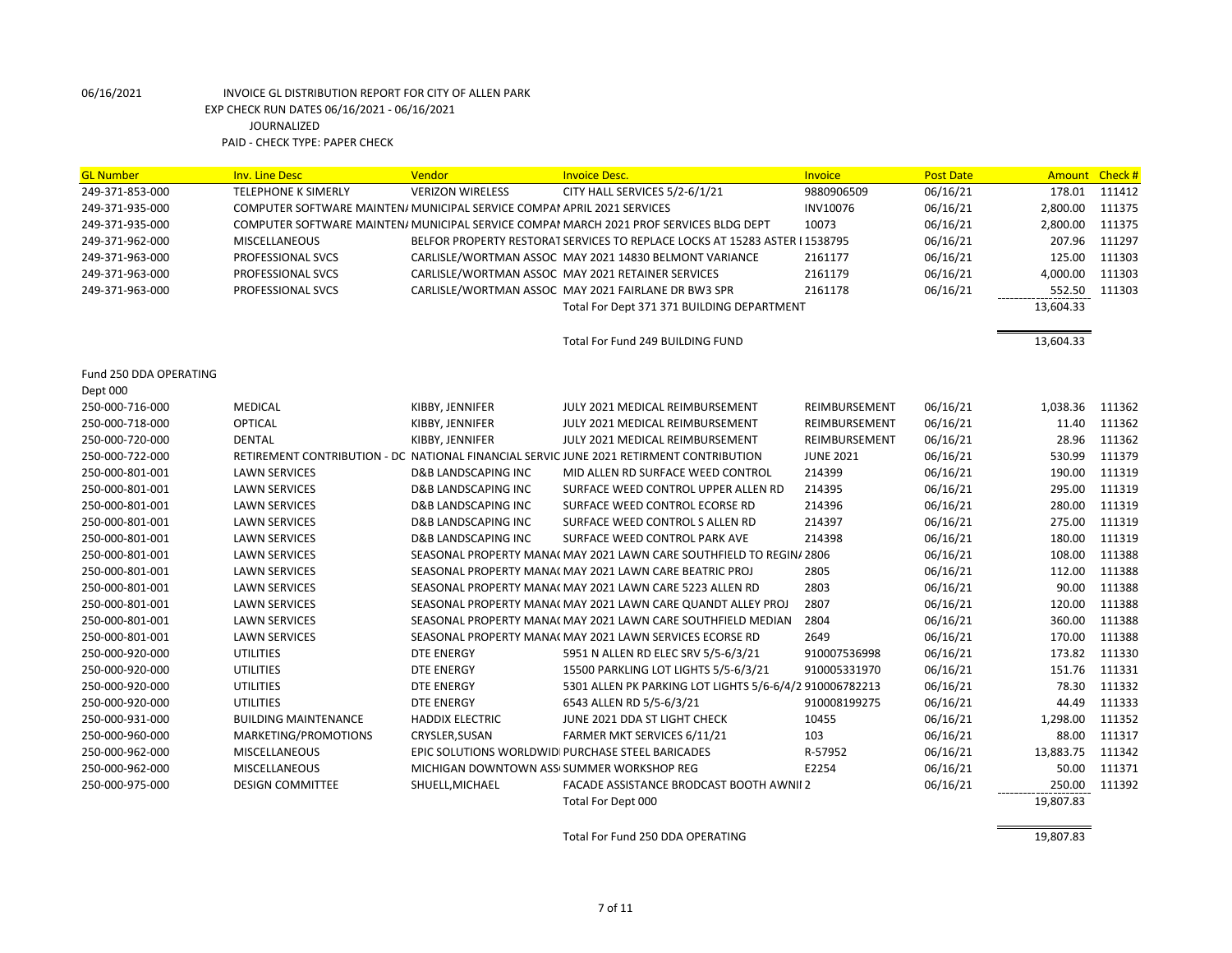| <b>GL Number</b>                   | <b>Inv. Line Desc</b>                          | Vendor                                            | <b>Invoice Desc.</b>                                          | <b>Invoice</b> | <b>Post Date</b> | <b>Amount</b> | Check#       |
|------------------------------------|------------------------------------------------|---------------------------------------------------|---------------------------------------------------------------|----------------|------------------|---------------|--------------|
| Fund 265 DRUG FORFEITURE - FEDERAL |                                                |                                                   |                                                               |                |                  |               |              |
| Dept 000                           |                                                |                                                   |                                                               |                |                  |               |              |
| 265-000-939-000                    | <b>VEHICLE MAINTENANCE</b>                     | <b>CYNERGY</b>                                    | INSTALL WATCH GUARD CAMERA SYS VEH #34 35237                  |                | 06/16/21         | 500.00        | 111318       |
|                                    |                                                |                                                   | Total For Dept 000                                            |                |                  | 500.00        |              |
|                                    |                                                |                                                   |                                                               |                |                  |               |              |
|                                    |                                                |                                                   | Total For Fund 265 DRUG FORFEITURE - FEDERAL                  |                |                  | 500.00        |              |
|                                    |                                                |                                                   |                                                               |                |                  |               |              |
| Fund 271 LIBRARY                   |                                                |                                                   |                                                               |                |                  |               |              |
| Dept 000                           |                                                |                                                   |                                                               |                |                  |               |              |
| 271-000-728-000                    | <b>OFFICE SUPPLIES</b>                         | DEMCO, INC.                                       | <b>LIBRARY MISC SUPPLIES</b>                                  | 6960270        | 06/16/21         | 212.68        | 111323       |
| 271-000-728-000                    | <b>OFFICE SUPPLIES</b>                         | LOWER HURON SUPPLY CO. LIBRARY SUPPLIES           |                                                               | 454750         | 06/16/21         | 214.89        | 111368       |
| 271-000-757-000                    | <b>OPERATING SUPPLIES 5376</b>                 | <b>GREAT LAKES ACE HARDWAR MAY 2021 PURCHASES</b> |                                                               | MAY 2021       | 06/16/21         | 307.86        | 111280       |
| 271-000-757-000                    | <b>OPERATING SUPPLIES</b>                      | SWINEHART, BRANDI                                 | REIMBURSEMENT FOR LIBRARY SUPPLIES                            | REIMBURSEMENT  | 06/16/21         | 153.14        | 111401       |
| 271-000-828-000                    | <b>MATERIALS</b>                               |                                                   | BACON MEMORIAL DIST LIBR. COST SHARE NEWS HERALD MICORFILMING | 1723           | 06/16/21         | 325.00        | 111292       |
| 271-000-828-000                    | <b>MATERIALS</b>                               | <b>BAKER &amp; TAYLOR</b>                         | <b>MATERIALS FOR LIBRARY</b>                                  | 2036010506     | 06/16/21         | 68.14         | 111293       |
| 271-000-828-000                    | <b>MATERIALS</b>                               | <b>BAKER &amp; TAYLOR</b>                         | <b>MATERIALS FOR LIBRARY</b>                                  | 2036008336     | 06/16/21         | 18.56         | 111293       |
| 271-000-828-000                    | <b>MATERIALS</b>                               | <b>BAKER &amp; TAYLOR</b>                         | <b>MATERIALS FOR LIBRARY</b>                                  | 2035990146     | 06/16/21         | 54.39         | 111293       |
| 271-000-920-000                    | UTILITIES-8100 ALLEN RD- BG-218, CONSTELLATION |                                                   | MAY 2021 GAS SERVICES BG-218250                               | 3217079        | 06/16/21         | 82.94         | 111311       |
| 271-000-920-000                    | UTILITIES 8100 ALLEN RD                        | <b>DTE ENERGY</b>                                 | ELECTRIC SERVICES 5/3/21-6/9/21                               | 06162021 ELEC  | 06/16/21         | 982.15        | 111334       |
| 271-000-931-000                    | <b>BUILDING MAINTENANCE</b>                    |                                                   | COVERALL NORTH AMERICA JUNE 2021 LIBRARY CLEANING SERVICES    | 1340279731     | 06/16/21         | 995.00        | 111315       |
|                                    |                                                |                                                   | Total For Dept 000                                            |                |                  | 3,414.75      |              |
|                                    |                                                |                                                   |                                                               |                |                  |               |              |
|                                    |                                                |                                                   | <b>Total For Fund 271 LIBRARY</b>                             |                |                  | 3,414.75      |              |
| Fund 401 CAPITAL PROJECT FUND      |                                                |                                                   |                                                               |                |                  |               |              |
| Dept 000                           |                                                |                                                   |                                                               |                |                  |               |              |
| 401-000-987-300                    | CONST-DPS/WATER                                | A PRODUCTIONS                                     | CLEANING SERVICES OFF VIG INV 11                              | 1736-11        | 06/16/21         | 9,285.00      | 111289       |
| 401-000-987-300                    | CONST-DPS/WATER                                | <b>EURO CRAFT INC</b>                             | PMT #11 NEW DPS BLDG                                          | 1736-11        | 06/16/21         | 3,248.05      | 111344       |
| 401-000-987-300                    | CONST-DPS/WATER                                | NEW HUDSON CONSTRUCTIO PMT #11 NEW DPS PROJ       |                                                               | 1736-11        | 06/16/21         | 6,280.90      | 111356       |
| 401-000-987-300                    | CONST-DPS/WATER                                | <b>JS VIG CONSTRUCTION CO</b>                     | PMT #11 NEW DPS BUILDING                                      | 1736-11        | 06/16/21         | 91,637.77     | 111361       |
|                                    |                                                |                                                   | Total For Dept 000                                            |                |                  | 110,451.72    |              |
|                                    |                                                |                                                   |                                                               |                |                  |               |              |
|                                    |                                                |                                                   | Total For Fund 401 CAPITAL PROJECT FUND                       |                |                  | 110,451.72    |              |
| Fund 592 WATER & SEWER             |                                                |                                                   |                                                               |                |                  |               |              |
| Dept 000                           |                                                |                                                   |                                                               |                |                  |               |              |
| 592-000-275-000                    | 10-WATER                                       | <b>G. STEVEN VANDONGEN</b>                        | UB refund for account: 470-ST096-95                           | <b>REFUND</b>  | 06/16/21         | 214.68        | 111373       |
|                                    |                                                |                                                   | Total For Dept 000                                            |                |                  | 214.68        |              |
|                                    |                                                |                                                   |                                                               |                |                  |               |              |
| Dept 600 WATER                     |                                                |                                                   |                                                               |                |                  |               |              |
| 592-600-745-400                    | <b>METER MAINTENANCE 5412</b>                  | GREAT LAKES ACE HARDWAR MAY 2021 PURCHASES        |                                                               | MAY 2021       | 06/16/21         |               | 15.18 111280 |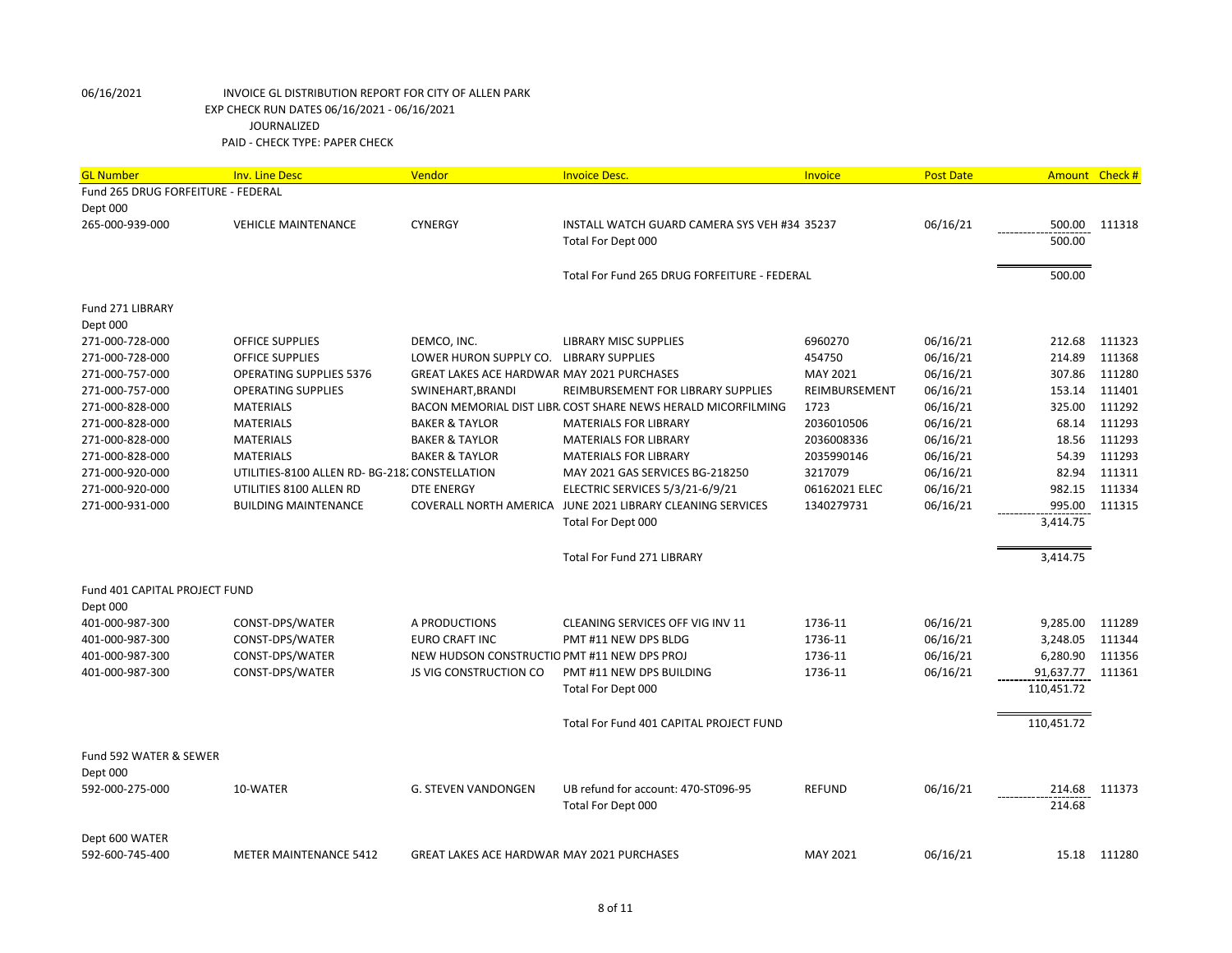| <b>SUPPLIES</b><br>0327589<br>06/16/21<br>111313<br>592-600-745-400<br><b>METER MAINTENANCE</b><br>CORE & MAIN LP<br>73.92<br>LOWE'S<br>MAY 2021<br>06/16/21<br>69.96<br>111366<br>592-600-745-400<br><b>METER MAINTENANCE 02429</b><br>MAY 2021 PURCHASES<br><b>SUPPLIES</b><br>575.00<br>111283<br>592-600-873-000<br><b>MAIN MAINTENANCE</b><br>ACE-TEX ENTERPRISES INC<br>ACE260030<br>06/16/21<br>765.96<br>111313<br>592-600-873-000<br><b>CORE &amp; MAIN LP</b><br><b>PARTS</b><br>N710692<br>06/16/21<br><b>MAIN MAINTENANCE</b><br>0245862<br>06/16/21<br>(765.96)<br>111313<br>592-600-873-000<br>CORE & MAIN LP<br>CREDIT FOR VALVE STEMS.<br><b>MAIN MAINTENANCE</b><br>909.61<br><b>CORE &amp; MAIN LP</b><br><b>PARTS</b><br>0181064<br>06/16/21<br>111313<br>592-600-873-000<br><b>MAIN MAINTENANCE</b><br><b>PARTS</b><br>111313<br>592-600-873-000<br><b>MAIN MAINTENANCE</b><br>CORE & MAIN LP<br>0181624<br>06/16/21<br>28.17<br>LOWE'S<br>MAY 2021 PURCHASES<br>MAY 2021<br>06/16/21<br>1,013.11<br>111366<br>592-600-873-000<br><b>MAIN MAINTENANCE 02734</b><br>APRILWHOLESALE<br>230,271.17<br>111326<br>592-600-926-050<br>WHOLESALE WATER<br>GREAT LAKES WATER AUTHO APRIL 2021 WHOLESALE WATER USAGE<br>06/16/21<br>3.90<br>111309<br>592-600-939-000<br><b>VEHICLE MAINTENANCE</b><br><b>CLASSIC AUTO WASH INC.</b><br>MAY 2021 CAR WASH SERVICES<br>2007<br>06/16/21<br><b>PARTS</b><br>359-216600<br>06/16/21<br>52.68<br>111347<br>592-600-939-000<br><b>VEHICLE MAINTENANCE</b><br><b>GLENDALE AUTO VALUE</b><br>VERIZON CONNECT NWF INC MAY 2021 SERVICES<br>06/16/21<br>180.03<br>111406<br>592-600-939-000<br><b>VEHICLE MAINTENANCE</b><br>600000017174<br>06/16/21<br>4,934.00<br>111357<br>592-600-978-004<br><b>CROSS CONNECTION PROGRAM</b><br>HYDRO DESIGNS, INC.<br>MAY 2021 CROSS CONNECTION INSPECTION SE 0062091-IN<br>592-600-978-004<br><b>CROSS CONNECTION PROGRAM</b><br>HYDRO DESIGNS, INC.<br>MAY 2021 CROSS CONNECTION INSPECTION SE 0062349-IN<br>06/16/21<br>1,500.00<br>111357<br>06/16/21<br>33,834.00<br>111343<br>592-600-985-000<br>CAPITAL OUTLAY<br><b>ETNA SUPPLY COMPANY</b><br>APR-127R PMT #4 RESIDENTIAL WM REPLACEN AP-127R<br>592-600-985-000<br>CAPITAL OUTLAY<br>GV CEMENT CONTRACTING C JOB AP-134 PMT #8 WM REPLACEMENT SECT 1 JOB AP-134<br>06/16/21<br>30,110.58<br>111351<br>303,571.31<br>Total For Dept 600 WATER<br>Dept 601 601 SEWER<br>592-601-607-100<br>WAYNE COUNTY DRAIN ASSESSME WAYNE COUNTY<br>FY 2020 DRAIN ASSESSMENT<br>306511<br>06/16/21<br>7,969.73<br>111417<br>50610-S<br>06/16/21<br>1,980.12<br>111394<br>592-601-757-000<br><b>OPERATING SUPPLIES</b><br><b>SMART BILL</b><br>JUNE 2021 WATER BILL & SUPPLIES<br>111340<br>592-601-907-300<br><b>EXCESS FLOW- WAYNE COUNTY</b><br><b>DUWA</b><br>JUNE 2021 FIXED EXCESS FLOW CHARGES<br>0000301492<br>06/16/21<br>71,984.00<br>592-601-920-000<br><b>DTE ENERGY</b><br>ELECTRIC SERVICES 5/3/21-6/9/21<br>06162021 ELEC<br>06/16/21<br>2,644.93<br>111334<br>UTILITIES 24060 OUTER DR<br>5,693.00<br>592-601-920-000<br>UTILITIES NEW DPS<br><b>DTE ENERGY</b><br>GAS SERVICES 24000 OUTER DR 1/30 -6/3/21<br>06162021 GAS<br>06/16/21<br>111337<br>06/16/21<br>72,200.00<br>111325<br>592-601-927-050<br>SEWAGE DISPOSAL-GLWA<br><b>GREAT LAKES WATER AUTHO MAY 2021 SEWAGE SERVICES</b><br>MAYSEWAGE<br>111339<br>592-601-927-060<br>SEWAGE DISPOSAL- WAYNE COUN DUWA<br>APRIL 2021 SEWAGE CHARGES<br>APRILSEWAGE<br>06/16/21<br>81,293.06<br>BAKER'S GAS & WELDING SUI MAY 2021 CYLINDER RENTAL<br>09251261<br>06/16/21<br>27.57<br>111294<br>592-601-939-100<br><b>VEHICLE MAINTENANCE</b><br><b>GLENDALE AUTO VALUE</b><br><b>PARTS</b><br>06/16/21<br>487.35<br>111347<br>592-601-939-100<br><b>VEHICLE MAINTENANCE</b><br>359-216579<br>2,500.00<br><b>MISCELLANEOUS</b><br>ENVIRONMENTAL SYS RESEAI ARCGIS ONLINE UPGRADE<br>94050580<br>06/16/21<br>111341<br>592-601-962-000<br>246,779.76<br>Total For Dept 601 601 SEWER<br>Dept 603 603 BASIN<br>592-603-757-000<br><b>OPERATING SUPPLIES</b><br><b>GRAINGER</b><br><b>SUPPLIES</b><br>9912017846<br>06/16/21<br>26.40<br>111348<br>06/16/21<br>1,843.00<br>111359<br>592-603-757-000<br><b>OPERATING SUPPLIES</b><br>JAN OVERHEAD DOOR<br>LABOR TO INSTALL STEEL FRAME DOOR ECORSI 15071721<br>111407<br>592-603-853-000<br><b>TELEPHONE BASIN</b><br><b>VERIZON WIRELESS</b><br>BASIN SERVICES 4/24-5/23/21<br>9880438149<br>06/16/21<br>50.04<br>253.60<br>111410<br>592-603-853-000<br><b>TELEPHONE</b><br><b>VERIZON WIRELESS</b><br>PUMP STN SERVICES 5/11-6/10/21<br>9881586450<br>06/16/21 | <b>GL Number</b> | <b>Inv. Line Desc</b> | Vendor                  | <b>Invoice Desc.</b>          | <b>Invoice</b> | <b>Post Date</b> | <b>Amount</b> | Check # |
|--------------------------------------------------------------------------------------------------------------------------------------------------------------------------------------------------------------------------------------------------------------------------------------------------------------------------------------------------------------------------------------------------------------------------------------------------------------------------------------------------------------------------------------------------------------------------------------------------------------------------------------------------------------------------------------------------------------------------------------------------------------------------------------------------------------------------------------------------------------------------------------------------------------------------------------------------------------------------------------------------------------------------------------------------------------------------------------------------------------------------------------------------------------------------------------------------------------------------------------------------------------------------------------------------------------------------------------------------------------------------------------------------------------------------------------------------------------------------------------------------------------------------------------------------------------------------------------------------------------------------------------------------------------------------------------------------------------------------------------------------------------------------------------------------------------------------------------------------------------------------------------------------------------------------------------------------------------------------------------------------------------------------------------------------------------------------------------------------------------------------------------------------------------------------------------------------------------------------------------------------------------------------------------------------------------------------------------------------------------------------------------------------------------------------------------------------------------------------------------------------------------------------------------------------------------------------------------------------------------------------------------------------------------------------------------------------------------------------------------------------------------------------------------------------------------------------------------------------------------------------------------------------------------------------------------------------------------------------------------------------------------------------------------------------------------------------------------------------------------------------------------------------------------------------------------------------------------------------------------------------------------------------------------------------------------------------------------------------------------------------------------------------------------------------------------------------------------------------------------------------------------------------------------------------------------------------------------------------------------------------------------------------------------------------------------------------------------------------------------------------------------------------------------------------------------------------------------------------------------------------------------------------------------------------------------------------------------------------------------------------------------------------------------------------------------------------------------------------------------------------------------------------------------------------------------------------------------------------------------------------------------------------------------------------------------------------------------------------------------------------------------------------------------------------------------------------------------------------------------------------------------------------------------------------------------------------------------------------------------------|------------------|-----------------------|-------------------------|-------------------------------|----------------|------------------|---------------|---------|
|                                                                                                                                                                                                                                                                                                                                                                                                                                                                                                                                                                                                                                                                                                                                                                                                                                                                                                                                                                                                                                                                                                                                                                                                                                                                                                                                                                                                                                                                                                                                                                                                                                                                                                                                                                                                                                                                                                                                                                                                                                                                                                                                                                                                                                                                                                                                                                                                                                                                                                                                                                                                                                                                                                                                                                                                                                                                                                                                                                                                                                                                                                                                                                                                                                                                                                                                                                                                                                                                                                                                                                                                                                                                                                                                                                                                                                                                                                                                                                                                                                                                                                                                                                                                                                                                                                                                                                                                                                                                                                                                                                                                                    |                  |                       |                         |                               |                |                  |               |         |
|                                                                                                                                                                                                                                                                                                                                                                                                                                                                                                                                                                                                                                                                                                                                                                                                                                                                                                                                                                                                                                                                                                                                                                                                                                                                                                                                                                                                                                                                                                                                                                                                                                                                                                                                                                                                                                                                                                                                                                                                                                                                                                                                                                                                                                                                                                                                                                                                                                                                                                                                                                                                                                                                                                                                                                                                                                                                                                                                                                                                                                                                                                                                                                                                                                                                                                                                                                                                                                                                                                                                                                                                                                                                                                                                                                                                                                                                                                                                                                                                                                                                                                                                                                                                                                                                                                                                                                                                                                                                                                                                                                                                                    |                  |                       |                         |                               |                |                  |               |         |
|                                                                                                                                                                                                                                                                                                                                                                                                                                                                                                                                                                                                                                                                                                                                                                                                                                                                                                                                                                                                                                                                                                                                                                                                                                                                                                                                                                                                                                                                                                                                                                                                                                                                                                                                                                                                                                                                                                                                                                                                                                                                                                                                                                                                                                                                                                                                                                                                                                                                                                                                                                                                                                                                                                                                                                                                                                                                                                                                                                                                                                                                                                                                                                                                                                                                                                                                                                                                                                                                                                                                                                                                                                                                                                                                                                                                                                                                                                                                                                                                                                                                                                                                                                                                                                                                                                                                                                                                                                                                                                                                                                                                                    |                  |                       |                         |                               |                |                  |               |         |
|                                                                                                                                                                                                                                                                                                                                                                                                                                                                                                                                                                                                                                                                                                                                                                                                                                                                                                                                                                                                                                                                                                                                                                                                                                                                                                                                                                                                                                                                                                                                                                                                                                                                                                                                                                                                                                                                                                                                                                                                                                                                                                                                                                                                                                                                                                                                                                                                                                                                                                                                                                                                                                                                                                                                                                                                                                                                                                                                                                                                                                                                                                                                                                                                                                                                                                                                                                                                                                                                                                                                                                                                                                                                                                                                                                                                                                                                                                                                                                                                                                                                                                                                                                                                                                                                                                                                                                                                                                                                                                                                                                                                                    |                  |                       |                         |                               |                |                  |               |         |
|                                                                                                                                                                                                                                                                                                                                                                                                                                                                                                                                                                                                                                                                                                                                                                                                                                                                                                                                                                                                                                                                                                                                                                                                                                                                                                                                                                                                                                                                                                                                                                                                                                                                                                                                                                                                                                                                                                                                                                                                                                                                                                                                                                                                                                                                                                                                                                                                                                                                                                                                                                                                                                                                                                                                                                                                                                                                                                                                                                                                                                                                                                                                                                                                                                                                                                                                                                                                                                                                                                                                                                                                                                                                                                                                                                                                                                                                                                                                                                                                                                                                                                                                                                                                                                                                                                                                                                                                                                                                                                                                                                                                                    |                  |                       |                         |                               |                |                  |               |         |
|                                                                                                                                                                                                                                                                                                                                                                                                                                                                                                                                                                                                                                                                                                                                                                                                                                                                                                                                                                                                                                                                                                                                                                                                                                                                                                                                                                                                                                                                                                                                                                                                                                                                                                                                                                                                                                                                                                                                                                                                                                                                                                                                                                                                                                                                                                                                                                                                                                                                                                                                                                                                                                                                                                                                                                                                                                                                                                                                                                                                                                                                                                                                                                                                                                                                                                                                                                                                                                                                                                                                                                                                                                                                                                                                                                                                                                                                                                                                                                                                                                                                                                                                                                                                                                                                                                                                                                                                                                                                                                                                                                                                                    |                  |                       |                         |                               |                |                  |               |         |
|                                                                                                                                                                                                                                                                                                                                                                                                                                                                                                                                                                                                                                                                                                                                                                                                                                                                                                                                                                                                                                                                                                                                                                                                                                                                                                                                                                                                                                                                                                                                                                                                                                                                                                                                                                                                                                                                                                                                                                                                                                                                                                                                                                                                                                                                                                                                                                                                                                                                                                                                                                                                                                                                                                                                                                                                                                                                                                                                                                                                                                                                                                                                                                                                                                                                                                                                                                                                                                                                                                                                                                                                                                                                                                                                                                                                                                                                                                                                                                                                                                                                                                                                                                                                                                                                                                                                                                                                                                                                                                                                                                                                                    |                  |                       |                         |                               |                |                  |               |         |
|                                                                                                                                                                                                                                                                                                                                                                                                                                                                                                                                                                                                                                                                                                                                                                                                                                                                                                                                                                                                                                                                                                                                                                                                                                                                                                                                                                                                                                                                                                                                                                                                                                                                                                                                                                                                                                                                                                                                                                                                                                                                                                                                                                                                                                                                                                                                                                                                                                                                                                                                                                                                                                                                                                                                                                                                                                                                                                                                                                                                                                                                                                                                                                                                                                                                                                                                                                                                                                                                                                                                                                                                                                                                                                                                                                                                                                                                                                                                                                                                                                                                                                                                                                                                                                                                                                                                                                                                                                                                                                                                                                                                                    |                  |                       |                         |                               |                |                  |               |         |
|                                                                                                                                                                                                                                                                                                                                                                                                                                                                                                                                                                                                                                                                                                                                                                                                                                                                                                                                                                                                                                                                                                                                                                                                                                                                                                                                                                                                                                                                                                                                                                                                                                                                                                                                                                                                                                                                                                                                                                                                                                                                                                                                                                                                                                                                                                                                                                                                                                                                                                                                                                                                                                                                                                                                                                                                                                                                                                                                                                                                                                                                                                                                                                                                                                                                                                                                                                                                                                                                                                                                                                                                                                                                                                                                                                                                                                                                                                                                                                                                                                                                                                                                                                                                                                                                                                                                                                                                                                                                                                                                                                                                                    |                  |                       |                         |                               |                |                  |               |         |
|                                                                                                                                                                                                                                                                                                                                                                                                                                                                                                                                                                                                                                                                                                                                                                                                                                                                                                                                                                                                                                                                                                                                                                                                                                                                                                                                                                                                                                                                                                                                                                                                                                                                                                                                                                                                                                                                                                                                                                                                                                                                                                                                                                                                                                                                                                                                                                                                                                                                                                                                                                                                                                                                                                                                                                                                                                                                                                                                                                                                                                                                                                                                                                                                                                                                                                                                                                                                                                                                                                                                                                                                                                                                                                                                                                                                                                                                                                                                                                                                                                                                                                                                                                                                                                                                                                                                                                                                                                                                                                                                                                                                                    |                  |                       |                         |                               |                |                  |               |         |
|                                                                                                                                                                                                                                                                                                                                                                                                                                                                                                                                                                                                                                                                                                                                                                                                                                                                                                                                                                                                                                                                                                                                                                                                                                                                                                                                                                                                                                                                                                                                                                                                                                                                                                                                                                                                                                                                                                                                                                                                                                                                                                                                                                                                                                                                                                                                                                                                                                                                                                                                                                                                                                                                                                                                                                                                                                                                                                                                                                                                                                                                                                                                                                                                                                                                                                                                                                                                                                                                                                                                                                                                                                                                                                                                                                                                                                                                                                                                                                                                                                                                                                                                                                                                                                                                                                                                                                                                                                                                                                                                                                                                                    |                  |                       |                         |                               |                |                  |               |         |
|                                                                                                                                                                                                                                                                                                                                                                                                                                                                                                                                                                                                                                                                                                                                                                                                                                                                                                                                                                                                                                                                                                                                                                                                                                                                                                                                                                                                                                                                                                                                                                                                                                                                                                                                                                                                                                                                                                                                                                                                                                                                                                                                                                                                                                                                                                                                                                                                                                                                                                                                                                                                                                                                                                                                                                                                                                                                                                                                                                                                                                                                                                                                                                                                                                                                                                                                                                                                                                                                                                                                                                                                                                                                                                                                                                                                                                                                                                                                                                                                                                                                                                                                                                                                                                                                                                                                                                                                                                                                                                                                                                                                                    |                  |                       |                         |                               |                |                  |               |         |
|                                                                                                                                                                                                                                                                                                                                                                                                                                                                                                                                                                                                                                                                                                                                                                                                                                                                                                                                                                                                                                                                                                                                                                                                                                                                                                                                                                                                                                                                                                                                                                                                                                                                                                                                                                                                                                                                                                                                                                                                                                                                                                                                                                                                                                                                                                                                                                                                                                                                                                                                                                                                                                                                                                                                                                                                                                                                                                                                                                                                                                                                                                                                                                                                                                                                                                                                                                                                                                                                                                                                                                                                                                                                                                                                                                                                                                                                                                                                                                                                                                                                                                                                                                                                                                                                                                                                                                                                                                                                                                                                                                                                                    |                  |                       |                         |                               |                |                  |               |         |
|                                                                                                                                                                                                                                                                                                                                                                                                                                                                                                                                                                                                                                                                                                                                                                                                                                                                                                                                                                                                                                                                                                                                                                                                                                                                                                                                                                                                                                                                                                                                                                                                                                                                                                                                                                                                                                                                                                                                                                                                                                                                                                                                                                                                                                                                                                                                                                                                                                                                                                                                                                                                                                                                                                                                                                                                                                                                                                                                                                                                                                                                                                                                                                                                                                                                                                                                                                                                                                                                                                                                                                                                                                                                                                                                                                                                                                                                                                                                                                                                                                                                                                                                                                                                                                                                                                                                                                                                                                                                                                                                                                                                                    |                  |                       |                         |                               |                |                  |               |         |
|                                                                                                                                                                                                                                                                                                                                                                                                                                                                                                                                                                                                                                                                                                                                                                                                                                                                                                                                                                                                                                                                                                                                                                                                                                                                                                                                                                                                                                                                                                                                                                                                                                                                                                                                                                                                                                                                                                                                                                                                                                                                                                                                                                                                                                                                                                                                                                                                                                                                                                                                                                                                                                                                                                                                                                                                                                                                                                                                                                                                                                                                                                                                                                                                                                                                                                                                                                                                                                                                                                                                                                                                                                                                                                                                                                                                                                                                                                                                                                                                                                                                                                                                                                                                                                                                                                                                                                                                                                                                                                                                                                                                                    |                  |                       |                         |                               |                |                  |               |         |
|                                                                                                                                                                                                                                                                                                                                                                                                                                                                                                                                                                                                                                                                                                                                                                                                                                                                                                                                                                                                                                                                                                                                                                                                                                                                                                                                                                                                                                                                                                                                                                                                                                                                                                                                                                                                                                                                                                                                                                                                                                                                                                                                                                                                                                                                                                                                                                                                                                                                                                                                                                                                                                                                                                                                                                                                                                                                                                                                                                                                                                                                                                                                                                                                                                                                                                                                                                                                                                                                                                                                                                                                                                                                                                                                                                                                                                                                                                                                                                                                                                                                                                                                                                                                                                                                                                                                                                                                                                                                                                                                                                                                                    |                  |                       |                         |                               |                |                  |               |         |
|                                                                                                                                                                                                                                                                                                                                                                                                                                                                                                                                                                                                                                                                                                                                                                                                                                                                                                                                                                                                                                                                                                                                                                                                                                                                                                                                                                                                                                                                                                                                                                                                                                                                                                                                                                                                                                                                                                                                                                                                                                                                                                                                                                                                                                                                                                                                                                                                                                                                                                                                                                                                                                                                                                                                                                                                                                                                                                                                                                                                                                                                                                                                                                                                                                                                                                                                                                                                                                                                                                                                                                                                                                                                                                                                                                                                                                                                                                                                                                                                                                                                                                                                                                                                                                                                                                                                                                                                                                                                                                                                                                                                                    |                  |                       |                         |                               |                |                  |               |         |
|                                                                                                                                                                                                                                                                                                                                                                                                                                                                                                                                                                                                                                                                                                                                                                                                                                                                                                                                                                                                                                                                                                                                                                                                                                                                                                                                                                                                                                                                                                                                                                                                                                                                                                                                                                                                                                                                                                                                                                                                                                                                                                                                                                                                                                                                                                                                                                                                                                                                                                                                                                                                                                                                                                                                                                                                                                                                                                                                                                                                                                                                                                                                                                                                                                                                                                                                                                                                                                                                                                                                                                                                                                                                                                                                                                                                                                                                                                                                                                                                                                                                                                                                                                                                                                                                                                                                                                                                                                                                                                                                                                                                                    |                  |                       |                         |                               |                |                  |               |         |
|                                                                                                                                                                                                                                                                                                                                                                                                                                                                                                                                                                                                                                                                                                                                                                                                                                                                                                                                                                                                                                                                                                                                                                                                                                                                                                                                                                                                                                                                                                                                                                                                                                                                                                                                                                                                                                                                                                                                                                                                                                                                                                                                                                                                                                                                                                                                                                                                                                                                                                                                                                                                                                                                                                                                                                                                                                                                                                                                                                                                                                                                                                                                                                                                                                                                                                                                                                                                                                                                                                                                                                                                                                                                                                                                                                                                                                                                                                                                                                                                                                                                                                                                                                                                                                                                                                                                                                                                                                                                                                                                                                                                                    |                  |                       |                         |                               |                |                  |               |         |
|                                                                                                                                                                                                                                                                                                                                                                                                                                                                                                                                                                                                                                                                                                                                                                                                                                                                                                                                                                                                                                                                                                                                                                                                                                                                                                                                                                                                                                                                                                                                                                                                                                                                                                                                                                                                                                                                                                                                                                                                                                                                                                                                                                                                                                                                                                                                                                                                                                                                                                                                                                                                                                                                                                                                                                                                                                                                                                                                                                                                                                                                                                                                                                                                                                                                                                                                                                                                                                                                                                                                                                                                                                                                                                                                                                                                                                                                                                                                                                                                                                                                                                                                                                                                                                                                                                                                                                                                                                                                                                                                                                                                                    |                  |                       |                         |                               |                |                  |               |         |
|                                                                                                                                                                                                                                                                                                                                                                                                                                                                                                                                                                                                                                                                                                                                                                                                                                                                                                                                                                                                                                                                                                                                                                                                                                                                                                                                                                                                                                                                                                                                                                                                                                                                                                                                                                                                                                                                                                                                                                                                                                                                                                                                                                                                                                                                                                                                                                                                                                                                                                                                                                                                                                                                                                                                                                                                                                                                                                                                                                                                                                                                                                                                                                                                                                                                                                                                                                                                                                                                                                                                                                                                                                                                                                                                                                                                                                                                                                                                                                                                                                                                                                                                                                                                                                                                                                                                                                                                                                                                                                                                                                                                                    |                  |                       |                         |                               |                |                  |               |         |
|                                                                                                                                                                                                                                                                                                                                                                                                                                                                                                                                                                                                                                                                                                                                                                                                                                                                                                                                                                                                                                                                                                                                                                                                                                                                                                                                                                                                                                                                                                                                                                                                                                                                                                                                                                                                                                                                                                                                                                                                                                                                                                                                                                                                                                                                                                                                                                                                                                                                                                                                                                                                                                                                                                                                                                                                                                                                                                                                                                                                                                                                                                                                                                                                                                                                                                                                                                                                                                                                                                                                                                                                                                                                                                                                                                                                                                                                                                                                                                                                                                                                                                                                                                                                                                                                                                                                                                                                                                                                                                                                                                                                                    |                  |                       |                         |                               |                |                  |               |         |
|                                                                                                                                                                                                                                                                                                                                                                                                                                                                                                                                                                                                                                                                                                                                                                                                                                                                                                                                                                                                                                                                                                                                                                                                                                                                                                                                                                                                                                                                                                                                                                                                                                                                                                                                                                                                                                                                                                                                                                                                                                                                                                                                                                                                                                                                                                                                                                                                                                                                                                                                                                                                                                                                                                                                                                                                                                                                                                                                                                                                                                                                                                                                                                                                                                                                                                                                                                                                                                                                                                                                                                                                                                                                                                                                                                                                                                                                                                                                                                                                                                                                                                                                                                                                                                                                                                                                                                                                                                                                                                                                                                                                                    |                  |                       |                         |                               |                |                  |               |         |
|                                                                                                                                                                                                                                                                                                                                                                                                                                                                                                                                                                                                                                                                                                                                                                                                                                                                                                                                                                                                                                                                                                                                                                                                                                                                                                                                                                                                                                                                                                                                                                                                                                                                                                                                                                                                                                                                                                                                                                                                                                                                                                                                                                                                                                                                                                                                                                                                                                                                                                                                                                                                                                                                                                                                                                                                                                                                                                                                                                                                                                                                                                                                                                                                                                                                                                                                                                                                                                                                                                                                                                                                                                                                                                                                                                                                                                                                                                                                                                                                                                                                                                                                                                                                                                                                                                                                                                                                                                                                                                                                                                                                                    |                  |                       |                         |                               |                |                  |               |         |
|                                                                                                                                                                                                                                                                                                                                                                                                                                                                                                                                                                                                                                                                                                                                                                                                                                                                                                                                                                                                                                                                                                                                                                                                                                                                                                                                                                                                                                                                                                                                                                                                                                                                                                                                                                                                                                                                                                                                                                                                                                                                                                                                                                                                                                                                                                                                                                                                                                                                                                                                                                                                                                                                                                                                                                                                                                                                                                                                                                                                                                                                                                                                                                                                                                                                                                                                                                                                                                                                                                                                                                                                                                                                                                                                                                                                                                                                                                                                                                                                                                                                                                                                                                                                                                                                                                                                                                                                                                                                                                                                                                                                                    |                  |                       |                         |                               |                |                  |               |         |
|                                                                                                                                                                                                                                                                                                                                                                                                                                                                                                                                                                                                                                                                                                                                                                                                                                                                                                                                                                                                                                                                                                                                                                                                                                                                                                                                                                                                                                                                                                                                                                                                                                                                                                                                                                                                                                                                                                                                                                                                                                                                                                                                                                                                                                                                                                                                                                                                                                                                                                                                                                                                                                                                                                                                                                                                                                                                                                                                                                                                                                                                                                                                                                                                                                                                                                                                                                                                                                                                                                                                                                                                                                                                                                                                                                                                                                                                                                                                                                                                                                                                                                                                                                                                                                                                                                                                                                                                                                                                                                                                                                                                                    |                  |                       |                         |                               |                |                  |               |         |
|                                                                                                                                                                                                                                                                                                                                                                                                                                                                                                                                                                                                                                                                                                                                                                                                                                                                                                                                                                                                                                                                                                                                                                                                                                                                                                                                                                                                                                                                                                                                                                                                                                                                                                                                                                                                                                                                                                                                                                                                                                                                                                                                                                                                                                                                                                                                                                                                                                                                                                                                                                                                                                                                                                                                                                                                                                                                                                                                                                                                                                                                                                                                                                                                                                                                                                                                                                                                                                                                                                                                                                                                                                                                                                                                                                                                                                                                                                                                                                                                                                                                                                                                                                                                                                                                                                                                                                                                                                                                                                                                                                                                                    |                  |                       |                         |                               |                |                  |               |         |
|                                                                                                                                                                                                                                                                                                                                                                                                                                                                                                                                                                                                                                                                                                                                                                                                                                                                                                                                                                                                                                                                                                                                                                                                                                                                                                                                                                                                                                                                                                                                                                                                                                                                                                                                                                                                                                                                                                                                                                                                                                                                                                                                                                                                                                                                                                                                                                                                                                                                                                                                                                                                                                                                                                                                                                                                                                                                                                                                                                                                                                                                                                                                                                                                                                                                                                                                                                                                                                                                                                                                                                                                                                                                                                                                                                                                                                                                                                                                                                                                                                                                                                                                                                                                                                                                                                                                                                                                                                                                                                                                                                                                                    |                  |                       |                         |                               |                |                  |               |         |
|                                                                                                                                                                                                                                                                                                                                                                                                                                                                                                                                                                                                                                                                                                                                                                                                                                                                                                                                                                                                                                                                                                                                                                                                                                                                                                                                                                                                                                                                                                                                                                                                                                                                                                                                                                                                                                                                                                                                                                                                                                                                                                                                                                                                                                                                                                                                                                                                                                                                                                                                                                                                                                                                                                                                                                                                                                                                                                                                                                                                                                                                                                                                                                                                                                                                                                                                                                                                                                                                                                                                                                                                                                                                                                                                                                                                                                                                                                                                                                                                                                                                                                                                                                                                                                                                                                                                                                                                                                                                                                                                                                                                                    |                  |                       |                         |                               |                |                  |               |         |
|                                                                                                                                                                                                                                                                                                                                                                                                                                                                                                                                                                                                                                                                                                                                                                                                                                                                                                                                                                                                                                                                                                                                                                                                                                                                                                                                                                                                                                                                                                                                                                                                                                                                                                                                                                                                                                                                                                                                                                                                                                                                                                                                                                                                                                                                                                                                                                                                                                                                                                                                                                                                                                                                                                                                                                                                                                                                                                                                                                                                                                                                                                                                                                                                                                                                                                                                                                                                                                                                                                                                                                                                                                                                                                                                                                                                                                                                                                                                                                                                                                                                                                                                                                                                                                                                                                                                                                                                                                                                                                                                                                                                                    |                  |                       |                         |                               |                |                  |               |         |
|                                                                                                                                                                                                                                                                                                                                                                                                                                                                                                                                                                                                                                                                                                                                                                                                                                                                                                                                                                                                                                                                                                                                                                                                                                                                                                                                                                                                                                                                                                                                                                                                                                                                                                                                                                                                                                                                                                                                                                                                                                                                                                                                                                                                                                                                                                                                                                                                                                                                                                                                                                                                                                                                                                                                                                                                                                                                                                                                                                                                                                                                                                                                                                                                                                                                                                                                                                                                                                                                                                                                                                                                                                                                                                                                                                                                                                                                                                                                                                                                                                                                                                                                                                                                                                                                                                                                                                                                                                                                                                                                                                                                                    |                  |                       |                         |                               |                |                  |               |         |
|                                                                                                                                                                                                                                                                                                                                                                                                                                                                                                                                                                                                                                                                                                                                                                                                                                                                                                                                                                                                                                                                                                                                                                                                                                                                                                                                                                                                                                                                                                                                                                                                                                                                                                                                                                                                                                                                                                                                                                                                                                                                                                                                                                                                                                                                                                                                                                                                                                                                                                                                                                                                                                                                                                                                                                                                                                                                                                                                                                                                                                                                                                                                                                                                                                                                                                                                                                                                                                                                                                                                                                                                                                                                                                                                                                                                                                                                                                                                                                                                                                                                                                                                                                                                                                                                                                                                                                                                                                                                                                                                                                                                                    |                  |                       |                         |                               |                |                  |               |         |
|                                                                                                                                                                                                                                                                                                                                                                                                                                                                                                                                                                                                                                                                                                                                                                                                                                                                                                                                                                                                                                                                                                                                                                                                                                                                                                                                                                                                                                                                                                                                                                                                                                                                                                                                                                                                                                                                                                                                                                                                                                                                                                                                                                                                                                                                                                                                                                                                                                                                                                                                                                                                                                                                                                                                                                                                                                                                                                                                                                                                                                                                                                                                                                                                                                                                                                                                                                                                                                                                                                                                                                                                                                                                                                                                                                                                                                                                                                                                                                                                                                                                                                                                                                                                                                                                                                                                                                                                                                                                                                                                                                                                                    |                  |                       |                         |                               |                |                  |               |         |
|                                                                                                                                                                                                                                                                                                                                                                                                                                                                                                                                                                                                                                                                                                                                                                                                                                                                                                                                                                                                                                                                                                                                                                                                                                                                                                                                                                                                                                                                                                                                                                                                                                                                                                                                                                                                                                                                                                                                                                                                                                                                                                                                                                                                                                                                                                                                                                                                                                                                                                                                                                                                                                                                                                                                                                                                                                                                                                                                                                                                                                                                                                                                                                                                                                                                                                                                                                                                                                                                                                                                                                                                                                                                                                                                                                                                                                                                                                                                                                                                                                                                                                                                                                                                                                                                                                                                                                                                                                                                                                                                                                                                                    |                  |                       |                         |                               |                |                  |               |         |
|                                                                                                                                                                                                                                                                                                                                                                                                                                                                                                                                                                                                                                                                                                                                                                                                                                                                                                                                                                                                                                                                                                                                                                                                                                                                                                                                                                                                                                                                                                                                                                                                                                                                                                                                                                                                                                                                                                                                                                                                                                                                                                                                                                                                                                                                                                                                                                                                                                                                                                                                                                                                                                                                                                                                                                                                                                                                                                                                                                                                                                                                                                                                                                                                                                                                                                                                                                                                                                                                                                                                                                                                                                                                                                                                                                                                                                                                                                                                                                                                                                                                                                                                                                                                                                                                                                                                                                                                                                                                                                                                                                                                                    | 592-603-853-000  | TELEPHONE M UHLENBERG | <b>VERIZON WIRELESS</b> | CITY HALL SERVICES 5/2-6/1/21 | 9880906509     | 06/16/21         | 472.60        | 111412  |
| 82.36<br>111311<br>592-603-920-000<br>UTILITIES-14500 MORAN BG-2182! CONSTELLATION<br>MAY 2021 GAS SERVICES BG-218252<br>3217078<br>06/16/21                                                                                                                                                                                                                                                                                                                                                                                                                                                                                                                                                                                                                                                                                                                                                                                                                                                                                                                                                                                                                                                                                                                                                                                                                                                                                                                                                                                                                                                                                                                                                                                                                                                                                                                                                                                                                                                                                                                                                                                                                                                                                                                                                                                                                                                                                                                                                                                                                                                                                                                                                                                                                                                                                                                                                                                                                                                                                                                                                                                                                                                                                                                                                                                                                                                                                                                                                                                                                                                                                                                                                                                                                                                                                                                                                                                                                                                                                                                                                                                                                                                                                                                                                                                                                                                                                                                                                                                                                                                                       |                  |                       |                         |                               |                |                  |               |         |
| 0.00<br>111311<br>592-603-920-000<br>UTILITIES-14500 MORAN APT#2-BI CONSTELLATION<br>MAY 2021 GAS SERVICES BG-218251<br>3217077<br>06/16/21                                                                                                                                                                                                                                                                                                                                                                                                                                                                                                                                                                                                                                                                                                                                                                                                                                                                                                                                                                                                                                                                                                                                                                                                                                                                                                                                                                                                                                                                                                                                                                                                                                                                                                                                                                                                                                                                                                                                                                                                                                                                                                                                                                                                                                                                                                                                                                                                                                                                                                                                                                                                                                                                                                                                                                                                                                                                                                                                                                                                                                                                                                                                                                                                                                                                                                                                                                                                                                                                                                                                                                                                                                                                                                                                                                                                                                                                                                                                                                                                                                                                                                                                                                                                                                                                                                                                                                                                                                                                        |                  |                       |                         |                               |                |                  |               |         |
| ELECTRIC SERVICES 5/3/21-6/9/21<br>4,056.79<br>111334<br>592-603-920-000<br>UTILITIES 1840 DIX RD<br><b>DTE ENERGY</b><br>06162021 ELEC<br>06/16/21                                                                                                                                                                                                                                                                                                                                                                                                                                                                                                                                                                                                                                                                                                                                                                                                                                                                                                                                                                                                                                                                                                                                                                                                                                                                                                                                                                                                                                                                                                                                                                                                                                                                                                                                                                                                                                                                                                                                                                                                                                                                                                                                                                                                                                                                                                                                                                                                                                                                                                                                                                                                                                                                                                                                                                                                                                                                                                                                                                                                                                                                                                                                                                                                                                                                                                                                                                                                                                                                                                                                                                                                                                                                                                                                                                                                                                                                                                                                                                                                                                                                                                                                                                                                                                                                                                                                                                                                                                                                |                  |                       |                         |                               |                |                  |               |         |
| 111370<br>592-603-930-000<br><b>SEWER MAINTENANCE</b><br>SUPPLIES FOR RETENTION BASIN<br>0772309-IN<br>06/16/21<br>1,787.68<br>MEYER LABORATORY, INC                                                                                                                                                                                                                                                                                                                                                                                                                                                                                                                                                                                                                                                                                                                                                                                                                                                                                                                                                                                                                                                                                                                                                                                                                                                                                                                                                                                                                                                                                                                                                                                                                                                                                                                                                                                                                                                                                                                                                                                                                                                                                                                                                                                                                                                                                                                                                                                                                                                                                                                                                                                                                                                                                                                                                                                                                                                                                                                                                                                                                                                                                                                                                                                                                                                                                                                                                                                                                                                                                                                                                                                                                                                                                                                                                                                                                                                                                                                                                                                                                                                                                                                                                                                                                                                                                                                                                                                                                                                               |                  |                       |                         |                               |                |                  |               |         |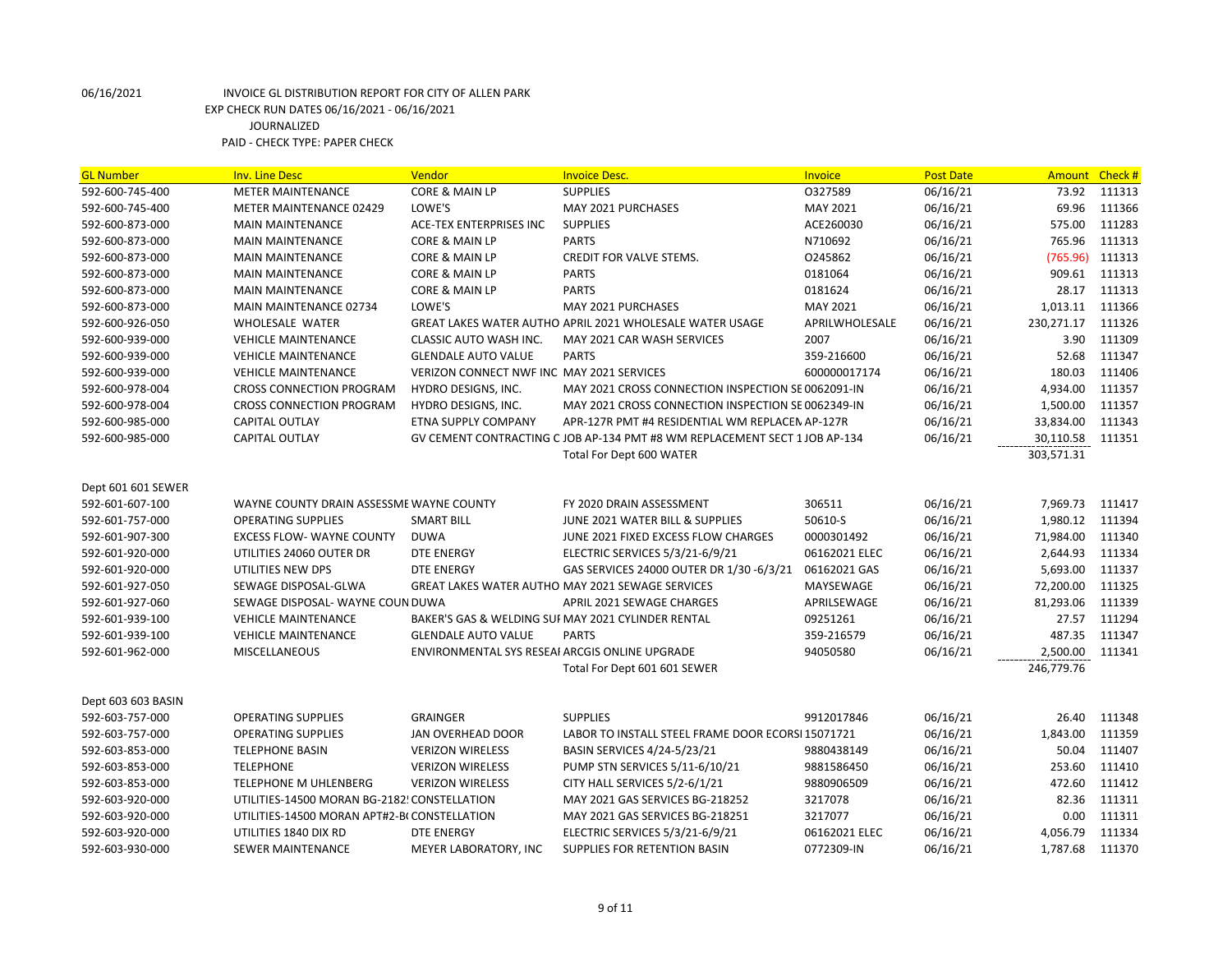| <b>GL Number</b>             | <b>Inv. Line Desc</b>                                                          | Vendor                                            | <b>Invoice Desc.</b>                                                   | <b>Invoice</b>   | <b>Post Date</b> | Amount Check #  |        |
|------------------------------|--------------------------------------------------------------------------------|---------------------------------------------------|------------------------------------------------------------------------|------------------|------------------|-----------------|--------|
| 592-603-930-000              | <b>SEWER MAINTENANCE</b>                                                       | MEYER LABORATORY, INC                             | SUPPLIES FOR RETENTION BASIN                                           | 0781881-IN       | 06/16/21         | 1,826.97        | 111370 |
| 592-603-931-000              | <b>BUILDING MAINTENANCE 5390</b>                                               | GREAT LAKES ACE HARDWAR MAY 2021 PURCHASES        |                                                                        | MAY 2021         | 06/16/21         | 38.05           | 111280 |
| 592-603-931-000              | <b>BUILDING MAINTENANCE</b>                                                    | D & L GARDEN CENTER, INC. SUPPLIES                |                                                                        | 15430            | 06/16/21         | 139.98          | 111320 |
| 592-603-931-000              | <b>BUILDING MAINTENANCE 08026</b>                                              | LOWE'S                                            | MAY 2021 PURCHASES                                                     | MAY 2021         | 06/16/21         | 147.37          | 111366 |
| 592-603-934-000              | EQUIPMENT MAINTENANCE 5349 GREAT LAKES ACE HARDWAR MAY 2021 PURCHASES          |                                                   |                                                                        | MAY 2021         | 06/16/21         | 75.21           | 111280 |
| 592-603-934-000              | <b>EQUIPMENT MAINTENANCE</b>                                                   | MISSION COMMUNICATION SERV PKG 1 YR RENEWAL       |                                                                        | 1052159          | 06/16/21         | 347.40          | 111374 |
|                              |                                                                                |                                                   | Total For Dept 603 603 BASIN                                           |                  |                  | 11,147.45       |        |
| Dept 604 ADMINISTRATION/DEBT |                                                                                |                                                   |                                                                        |                  |                  |                 |        |
| 592-604-722-100              | RETIREMENT CONTRIBUTION - DB PNC BANK NATIONAL ASSOC-JUNE 2021 MONTHLY PENSION |                                                   |                                                                        | <b>JUNE 2021</b> | 06/16/21         | 14,794.00       | 111384 |
| 592-604-820-000              | <b>ENGINEERING</b>                                                             | <b>BUCCILLI GROUP, LLC</b>                        | <b>INSPECTION SERVICES 6/4 UTILITY REPAIRS</b>                         | 4541             | 06/16/21         | 540.00          | 111298 |
| 592-604-820-000              | <b>ENGINEERING</b>                                                             | C.E. RAINES COMPANY                               | JOB AP-156 SURVEY SERVICES DIST 2,3,4                                  | 17716            | 06/16/21         | 4,765.65        | 111305 |
| 592-604-820-000              | <b>ENGINEERING</b>                                                             | <b>C.E. RAINES COMPANY</b>                        | JOB AP-154 SURVEY SERVICES 2021 WATER MA17715                          |                  | 06/16/21         | 1,116.00        | 111305 |
| 592-604-820-000              | <b>ENGINEERING</b>                                                             | C.E. RAINES COMPANY                               | JOB AP-163 SURVEY SERVICES CIPP BID SPEC 2C 17717                      |                  | 06/16/21         | 1,150.00        | 111305 |
| 592-604-820-000              | ENGINEERING                                                                    | C.E. RAINES COMPANY                               | SURVEY SERVICES AP-134 WM REPLACEMENT 17714                            |                  | 06/16/21         | 14,246.50       | 111305 |
| 592-604-820-000              | ENGINEERING                                                                    | C.E. RAINES COMPANY                               | JOB AP-127 SURVEY SERVICES RESIDENTIAL WN 17713                        |                  | 06/16/21         | 150.00          | 111305 |
| 592-604-820-000              | ENGINEERING                                                                    | C.E. RAINES COMPANY                               | JOB AP-123 SURVEY SERVICES ST LAURENCE LIF 17712                       |                  | 06/16/21         | 1,500.00        | 111305 |
| 592-604-820-000              | <b>ENGINEERING</b>                                                             | <b>C.E. RAINES COMPANY</b>                        | JOB AP-98 SURVEY SERVICES DPW YARD                                     | 17711            | 06/16/21         | 2,713.00        | 111305 |
| 592-604-820-000              | ENGINEERING                                                                    | C.E. RAINES COMPANY                               | JOB AP-17 NPDES MS4 PERMIT                                             | 17710            | 06/16/21         | 1,550.00 111305 |        |
|                              |                                                                                |                                                   | Total For Dept 604 ADMINISTRATION/DEBT                                 |                  |                  | 42,525.15       |        |
|                              |                                                                                |                                                   | Total For Fund 592 WATER & SEWER                                       |                  |                  | 604,238.35      |        |
| Fund 701 TRUST AND AGENCY    |                                                                                |                                                   |                                                                        |                  |                  |                 |        |
| Dept 000                     |                                                                                |                                                   |                                                                        |                  |                  |                 |        |
| 701-000-242-000              | CITY FESTIVITIES ESCROW                                                        | <b>NATURE GREEN</b>                               | 2020 FAIR & JURY FEE REFUND #2038054                                   | <b>REFUND</b>    | 06/16/21         | 230.00          | 111380 |
| 701-000-242-000              | CITY FESTIVITIES ESCROW                                                        |                                                   | THE GREAT BREAD CO/KIMBE REFUND ON 2020 FAIR/BOOTH FEE #1961735 REFUND |                  | 06/16/21         | 230.00          | 111402 |
| 701-000-242-000              | CITY FESTIVITIES ESCROW                                                        | <b>WORLEY NELSON</b>                              | REFUND ON 2020 JURY BOOTH FEE #2013025 REFUND                          |                  | 06/16/21         | 405.00          | 111423 |
| 701-000-245-000              | <b>PARKS &amp; RECREATION ESCROW</b>                                           | <b>CLINTON, TOM</b>                               | JUNE 2021 KARATE INSTRUCTOR SESSION                                    | JUNE 2021 KARATE | 06/16/21         | 52.50           | 111310 |
| 701-000-245-000              | PARKS & RECREATION ESCROW                                                      | D & L GARDEN CENTER, INC. MEMORIAL TREE P&R       |                                                                        | 15601            | 06/16/21         | 199.99          | 111320 |
| 701-000-246-500              | <b>ENGINEERING ESCROW</b>                                                      | C.E. RAINES COMPANY                               | JOB AP-165 SERVICES WOW COAZIAL CABLE IN: 17718                        |                  | 06/16/21         | 254.00          | 111305 |
| 701-000-246-500              | <b>ENGINEERING ESCROW</b>                                                      | C.E. RAINES COMPANY                               | JOB AP-169 SERVICES SIGMA COMCAST FAIRLA 17720                         |                  | 06/16/21         | 150.00          | 111305 |
| 701-000-246-500              | <b>ENGINEERING ESCROW</b>                                                      | C.E. RAINES COMPANY                               | JOB AP-157 SERVICES COMCAST FEDERAL DR 17640                           |                  | 06/16/21         | 283.75          | 111305 |
| 701-000-246-500              | <b>ENGINEERING ESCROW</b>                                                      | C.E. RAINES COMPANY                               | JOB AP-168 SERVICES COMCAST PLAN REVIEW 17719                          |                  | 06/16/21         | 525.00          | 111305 |
| 701-000-249-000              | <b>FLOWER BED ESCROW 5399</b>                                                  | <b>GREAT LAKES ACE HARDWAR MAY 2021 PURCHASES</b> |                                                                        | MAY 2021         | 06/16/21         | 34.18           | 111280 |
| 701-000-249-000              | <b>FLOWER BED ESCROW</b>                                                       |                                                   | AMERICAN SPEEDY PRINTING FLOWERBED SIGNS FOR ADOPT A FLOWERBED 59156   |                  | 06/16/21         | 450.00          | 111287 |
| 701-000-257-000              | MISC BLIGHT DEMO                                                               | AL'S ASPHALT PAVING CO.                           | 2021 ASPHALT PAVING CONTRACT                                           | 27451            | 06/16/21         | 12,634.49       | 111286 |
|                              |                                                                                |                                                   | Total For Dept 000                                                     |                  |                  | 15,448.91       |        |
|                              |                                                                                |                                                   | Total For Fund 701 TRUST AND AGENCY                                    |                  |                  | 15,448.91       |        |